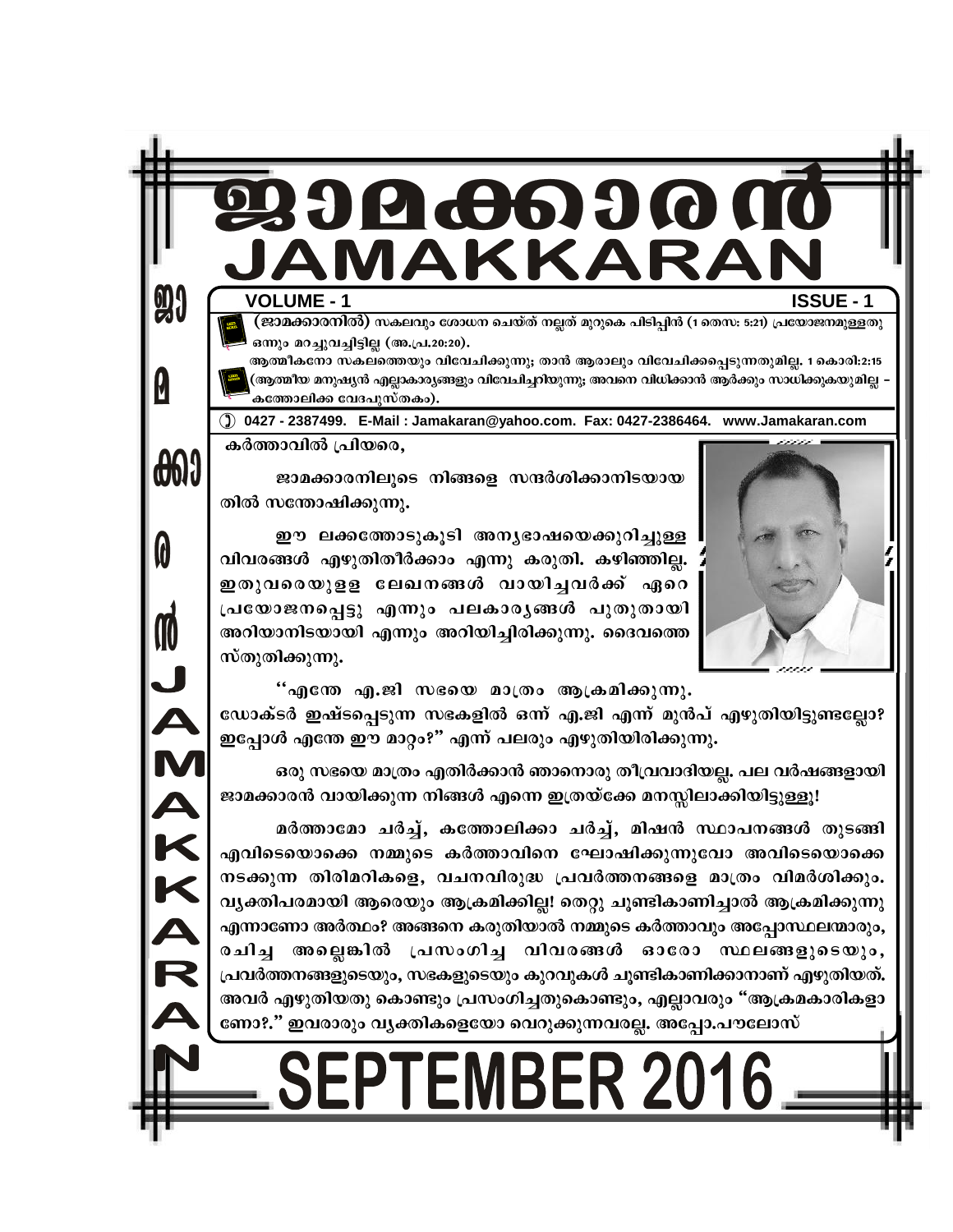## *September* **2016☆☆☆☆☆www.jamakaran.com☆☆☆☆☆☆** 2016

പറയുന്നതുപോലെ ഇവർ സഭയെക്കുറിച്ചും ഭാരമുള്ളവരായിരുന്നു. ഞങ്ങളും അതേ ആത്മഭാരത്തിലാണ് ഇക്കാരൃങ്ങൾ എഴുതുന്നത്.

ദൈവം എന്നെ ഏല്പിച്ച പണി ചെയ്യുന്നു. ദൈവം നിങ്ങളെ അനുഗ്രഹിക്കട്ടെ.

വായനക്കാർക്കായി തുടർന്ന് പ്രാർത്ഥിക്കുന്നു. നിങ്ങൾ അയച കൂടായ്മകൾക്കായി

 $m$ .

ദൈവനാമത്തിന് മഹത്വം ഉണ്ടാക**ട്ടെ!** 

കർത്തൃശുശ്രൂഷയിൽ

ഡോ.പുഷ്പരാജ്

# **ടൈവം വചനം ആയിരുന്നു**

ഞാനോ യഹോവയിങ്കലേക്കു നോക്കും<del>,</del> എന്റെ രക്ഷയുടെ ദൈവത്തിനായി കാത്തിരിക്കും; എന്റെ ദൈവം എന്റെ പ്രാർത്ഥന കേൾക്കും. (മീഖാ 7:7)

ഞാൻ നിന്നെ താഴ്ത്തി എങ്കിലും ഇനി നിന്നെ താഴ്ത്തുകയില്ല. (നഹും 1<del>:</del>12)

ഞാൻ നിങ്ങളെ അനാഥരായി വിടുകയില്ല. (യോഹന്നാൻ 14:18)

❖ ഭയപെടേണ്ട; ഞാൻ നിന്റെ പരിചയും നിന്റെ അതിമഹത്തായ പ്രതിഫവും ആകുന്നു. (ഉല്പത്തി <del>15:1</del>)

❖ യഹോവയാൽ കഴിയാത്ത കാര്യം ഉണ്ടോ? (ഉല്പത്തി 18:14)

്നിന്റെ സകലപ്രവൃത്തിയിലും ദൈവം നിന്നോടുകൂടെയുണ്ട്. (ഉല്പത്തി 21:22)

ഈ കാര്യം യഹോവയാൽ വരുന്നു. (ഉല്പത്തി 24:50)

❖ നിങ്ങളുടെ വീടുകളിൽ നിങ്ങളെ ദണ്ഡിപ്പിക്കേണ്ടതിനു സംഹാരകൻ വരുവാൻ സമ്മതിക്കയുമില്ല. (പുറപ്പാട് 12 :23)

� ഭയപെടേണ്ട; ഉറച്ചുനില്പിൻ; യഹോവ ഇന്നു നിങ്ങൾക്കു ചെയ്വാനിരിക്കുന്ന രക്ഷ കണ്ടുകൊൾവിൻ; നിങ്ങൾ ഇന്നു കണ്ടിട്ടുള്ള മിസ്രയീമൃരെ ഇനി ഒരുനാളും കാണുകയില്ല. യഹോവ നിങ്ങൾക്കുവേണ്ടി യുദ്ധം ചെയ്യും. നിങ്ങൾ മിണ്ടാതിരിപ്പിൻ എന്നു പറഞ്ഞു. (പുറപ്പാട് 14:14)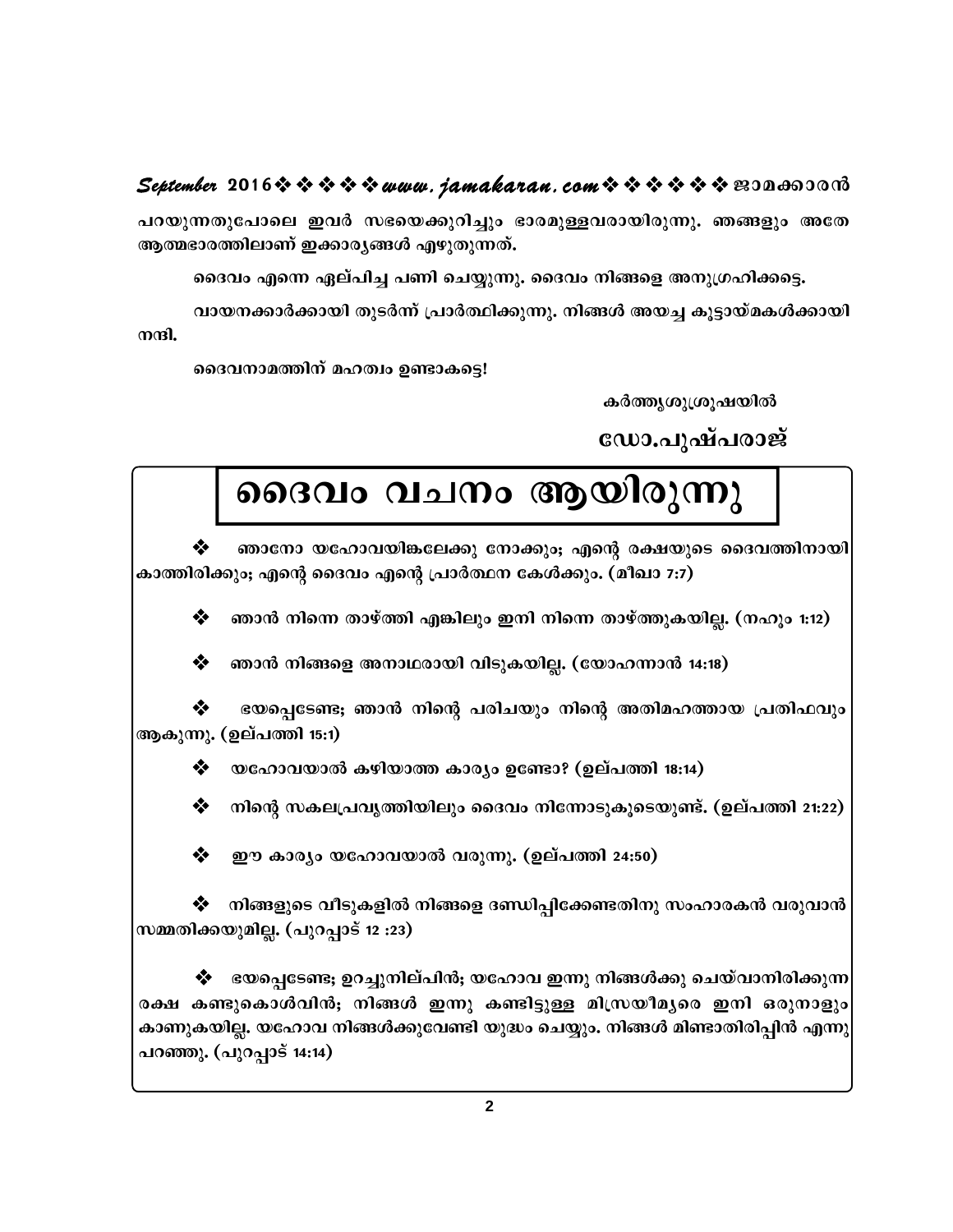# അന്യഭാഷാ ഭാഷണം

## $\omega_{0} = 6$

കഴിഞ്ഞ ചില മാസങ്ങളായി പരിശുദ്ധാത്മാവിന്റെ കൃപാവരങ്ങളിലൊന്നൊയ അന്യഭാഷയെക്കുറിച്ചും, പെന്തകോസ്ത് പ്രസ്ഥാനത്തിലെ തെറ്റായ ഉപദേശങ്ങളെക്കുറിച്ചും, പെന്തകോസ്ത് പ്രസ്ഥാനത്തിലെ പ്രസിദ്ധ നേതാക്കന്മാർ, ശുശ്രൂഷകർ, പ്രസംഗകർ എന്നിവരുടെ പ്രസ്താവനകളും എഴുതിവരികയാണല്ലോ.

പെന്തകോസ്ത്പ്രസ്ഥാനത്തിലെ പ്രശസ്തരുടെ ആ ലേഖനങ്ങൾ എന്തുകൊണ്ട് മുഴുവനുമായി പ്രസിദ്ധീകരിച്ചില്ല എന്നുകേട്ട് ധാരാളംപേർ കത്തുകളെഴുതി. ആ പ്രശസ്തരുടെ ലേഖനങ്ങൾ 2007-ാം വർഷ ജാമക്കാരിൽ അങ്ങനെതന്നെ പ്രസിദ്ധീകരിച്ചിരുന്നു. വിസ്താരഭയത്താലും, ഉപദേശങ്ങളുടെ ക്രമം ലഭിക്കുന്നതിനുമായി അങ്ങനെ ചെയ്തു. കർത്താവ് അനുവദിച്ചാൽ ഈ വിഷയം പുസ്തകമാക്കി പ്രസിദ്ധീകരിക്കുമ്പോൾ ആ ലേഖനങ്ങൾ മുഴുവനും നിങ്ങൾക്കു വായിക്കാനാകും. അതുവരെ കാത്തിരിക്കുക.

Br.R.സ്റ്റാൻലി BYM (വെല്ലൂർ) അവർകൾ എനിക്കെഴുതിയ ലേഖനത്തിന് മറുപടി പറയവേ, വചനാനുസരണമല്ലാത്ത കാര്യങ്ങൾ വിശദീകരിക്കുമ്പോൾ അദ്ദേഹത്തിന്റെ പരിശുദ്ധാത്മാ ഉപദേശത്തിന്റെ കേന്ദ്രബിന്ദുവായ – പരിശുദ്ധാത്മനിറവിൽ അനൃഭാഷ സംസാരിച്ച് നൃത്തം ചെയ്യുന്ന

– ഉപദേശം തെറ്റ് എന്ന് ചൂണ്ടിക്കാണിക്കുവാൻ അദ്ദേഹം നടത്തിയ യോഗത്തിൽ സംബന്ധിക്കുവാൻ കാരണമായിരുന്ന ബ്രദർ.ഡി.ജി.എസ്.ദിനകരനെയും അദ്ദേഹവുമായുള്ള സംഭാഷണങ്ങളും ആവശ്യമായിരുന്നു.

അതുവായിച്ച ചിലർ : "നിങ്ങൾ എഴുതാതെ ഇരിക്കാമായിരുന്നു" എന്നു എഴുതിയിരിക്കുന്നു. അങ്ങനെ എഴുതാതെയിരുന്നുവെങ്കിൽ ഈ ലേഖനം പൂർണ്ണതയാകില്ലായിരുന്നു.

പെന്തകോസ്ത് സഭകൾ ജനങ്ങളെ പ്രാർത്ഥനാവേളയിലും, ഗാനാലാപന സമയത്തും വികാരവിവശതയിലേക്ക് കൃത്രിമമായി നയിക്കുന്നത് ആ സമയത്ത് ശബ്ദമായി നിലവിളിക്കൽ, ഹല്ലേലൂയ്യാ എന്ന പദം കൈകൾ തട്ടി ശബ്ദമായി ആർപ്പിടൽ, വാക്കുകൾ ശബ്ദത്തോടെ പറയിപ്പിക്കൽ, സ്തോത്രം സ്തോത്രം എന്നുപറഞ്ഞ് വേഗതകൂട്ടി അടുത്ത ഘട്ടമായി ചാടാനും, നൃത്തം വയ്ക്കാനുമായി ജനങ്ങളെ പന്തടിക്കുന്നു.

ഇങ്ങനെ ചെയ്യുന്നവരാണ് "പഴയനിയമ പെന്തകോസ്ത് ക്രിസ്ത്യാനികൾ"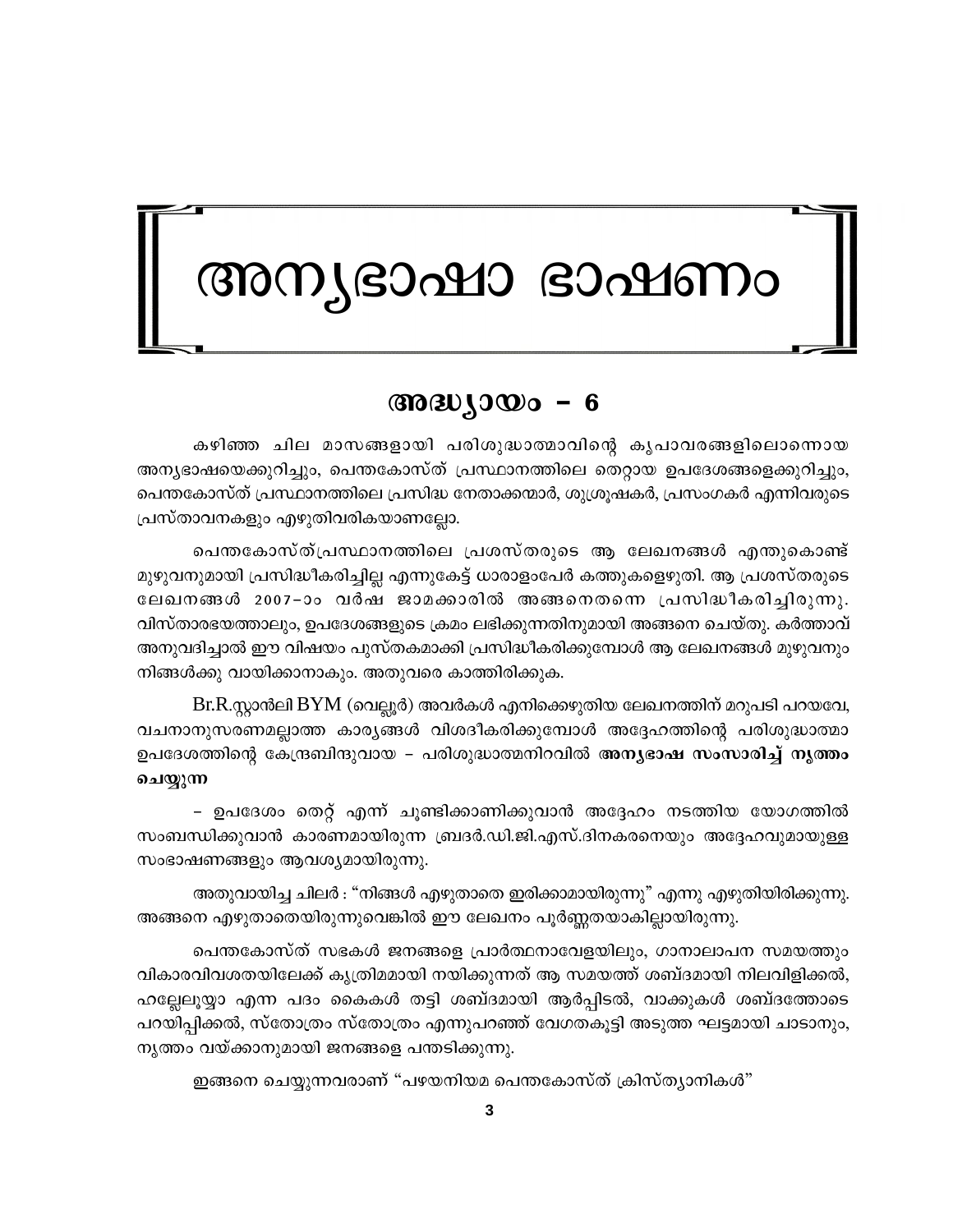പെന്തകോസ്ത് സഭകൾ ചെയ്യുന്ന ഇന്നത്തെ കൂത്തുകൾ – 1 രാജാക്കന്മാരുടെ പുസ്തകത്തിൽ കാണുന്ന ബാൽ ദേവന്റെ വിഗ്രഹാരാധനയോട് താരതമ്യം ചെയ്തു നോക്കുക. അപ്പോൾ നിങ്ങൾക്ക് വലിയ സത്യം മനസ്സിലാകും.

ബലിപീഠത്തിലെ വിറകുകളുടെ മേൽവച്ച ഖണ്ഡം ഖണ്ഡമാക്കിയ കാളയെ തീ ഇടാതെ ദഹിപ്പിക്കുന്ന ദൈവമാണ് ദൈവം എന്ന് ബാലിന്റെ പൂജാരിമാരോടു പ്രവാചകനായ ഏലിയാവ് വെല്ലുവിളിച്ചു. അപ്പോൾ ബാൽദേവന്റെ 450 പൂജാരികളും തങ്ങളുടെ ദേവനായ ബാലിനോട് ബലിപീഠത്തിൽ തീ ഇറക്കാൻ അപേക്ഷിച്ചു. മറുപടി ഇല്ല!

ബാൽ ദേവന്റെ 450 പൂജാരിമാരും ആരാധിച്ചവിധം ബൈബിളിൽ വായിച്ചുനോക്കുക. 1 രാജാ 18 :26 ബാലിനെ ആരാധിക്കാൻ ശബ്ദമിട്ടു; നിലവിളിച്ചു; കുതിച്ചു; നൃത്തംചെയ്തു.

ഇതേ കുത്തും കുടിയാട്ടവും തന്നെയാണ് പെന്തകോസ്തുസഭകളുടെ യോഗത്തിൽ നിങ്ങൾ കാണുന്നത്.

ഈയടുത്ത് എന്റെ സ്വദേശമായ സേലത്തെ എ.ജി സഭയിൽ നിന്ന് ഇങ്ങനെയൊരു വാർത്ത കേട്ടു. യുവതീ യുവാക്കൾക്കായി നടത്തിയ യോഗത്തിൽ അവരെ ചാടാനും, നിലവിളിക്കാനും അനുവദിച്ചു; ആ കാഴ്ച കണ്ട് രസിച്ചു. ഈ പ്രായത്തിൽ വികാരാവേശ പ്രകടനങ്ങൾക്ക് മുൻതൂക്കം നല്കിയാൽ ഇവർ ആത്മീയമായി എങ്ങനെ വളരും? ബലപ്പെടും? പൂർണ്ണപുരുഷരാകും? ക്രിസ്തുവിന് സാക്ഷികളാകും? ക്രിസ്തുവിന് അനുരുപരാകും? ഇവരുടെ ജീവിതം നാല് ചുവരുകൾക്കുള്ളിൽ അടയ്ക്കപ്പെട്ടതാകും. ക്രിസ്തുവിന്റെ സാക്ഷികളാകില്ലല്ലോ?! (അ.പ്ര 1:8)

ഇങ്ങനെ കൃത്രിമമായി അനൃഭാഷ അഭൃസിച്ചവരുടെ വൃക്തി ജീവിതത്തിലും, കുടുംബജീവിതത്തിലും, സാമൂഹൃജീവിതത്തിലും, തൊഴിൽമേഖലയിലും, കൊടുക്കൽ വാങ്ങലുകളിം സാക്ഷ്യം ഉണ്ടാകില്ല. മക്കൾ അപ്പനമ്മമാർക്ക് അനുസരിച്ച് നടക്കില്ല.

ഇങ്ങനെ വിചാരത്തേക്കാൾ (വചനത്തേക്കാൾ) വികാരത്തിന് മുൻതൂക്കം നല്കുന്നതാണ് തെറ്റായ ഉപദേശം! വികാരാവേശ പ്രകടനങ്ങളായ ചാട്ടം, ഓട്ടം, അപശബ്ദങ്ങൾ, കൂകലുകൾ, കൈതട്ടലുകൾ, വിസിലടികൾ, കൈയുർത്തി പ്രകടനങ്ങൾ, ചേഷ്ടകൾ എല്ലാം പാസ്റ്റർമാർക്ക് നല്ല കാഴ്ചയായിരിക്കാം. പക്ഷേ, നമ്മുടെ കർത്താവിന് ഇവ സഹിക്കാനാകുമോ? എത്ര വലിയ വിഷമാണ് യുവതീയുവാക്കളിൽ പെന്തകോസ്തു നേതൃത്വം വിതയ്ക്കുന്നത്!

\* ചിലർ : "ഡോക്ടർ നിങ്ങൾ കൊച്ചാക്കി, കളിയാക്കി പരിശുദ്ധാത്മാവിനെ അപമാനപ്പെടുത്തുന്നു" എന്ന് ഒരു കുറ്റാരോപണം മുൻപോട്ടു വയ്ക്കുന്നു?

ഞാനൊരിടത്തും, ഒരിക്കലും പരിശുദ്ധാത്മാവാം ദൈവത്തെ കളിയാക്കിയോ, കൊച്ചാക്കിയോ സംസാരിച്ചിട്ടില്ലല്ലോ. സംസാരിക്കുകയുമില്ല. പക്ഷേ പരിശുദ്ധാത്മാവാം ദൈവത്തെ കൊച്ചുകുഞ്ഞുങ്ങളുടെ കയ്യിലെ കളിപ്പാട്ടാപോലെ, കുരങ്ങന്റെ കൈയിലെ പൂമാലപോലെയാക്കുന്നത് പെന്തകോസ്ത്, കരിസ്മാറ്റിക് പ്രസ്ഥാനങ്ങളത്രേ!

പിന്നെ ഞാൻ വിമർശിക്കുന്നതും, വിലയിരുത്തുന്നതും **പരിശുദ്ധാത്മാവിന്റെ പേരിലുള്ള** കള്ള അഭ്യാസപ്രകടനങ്ങളത്രേ!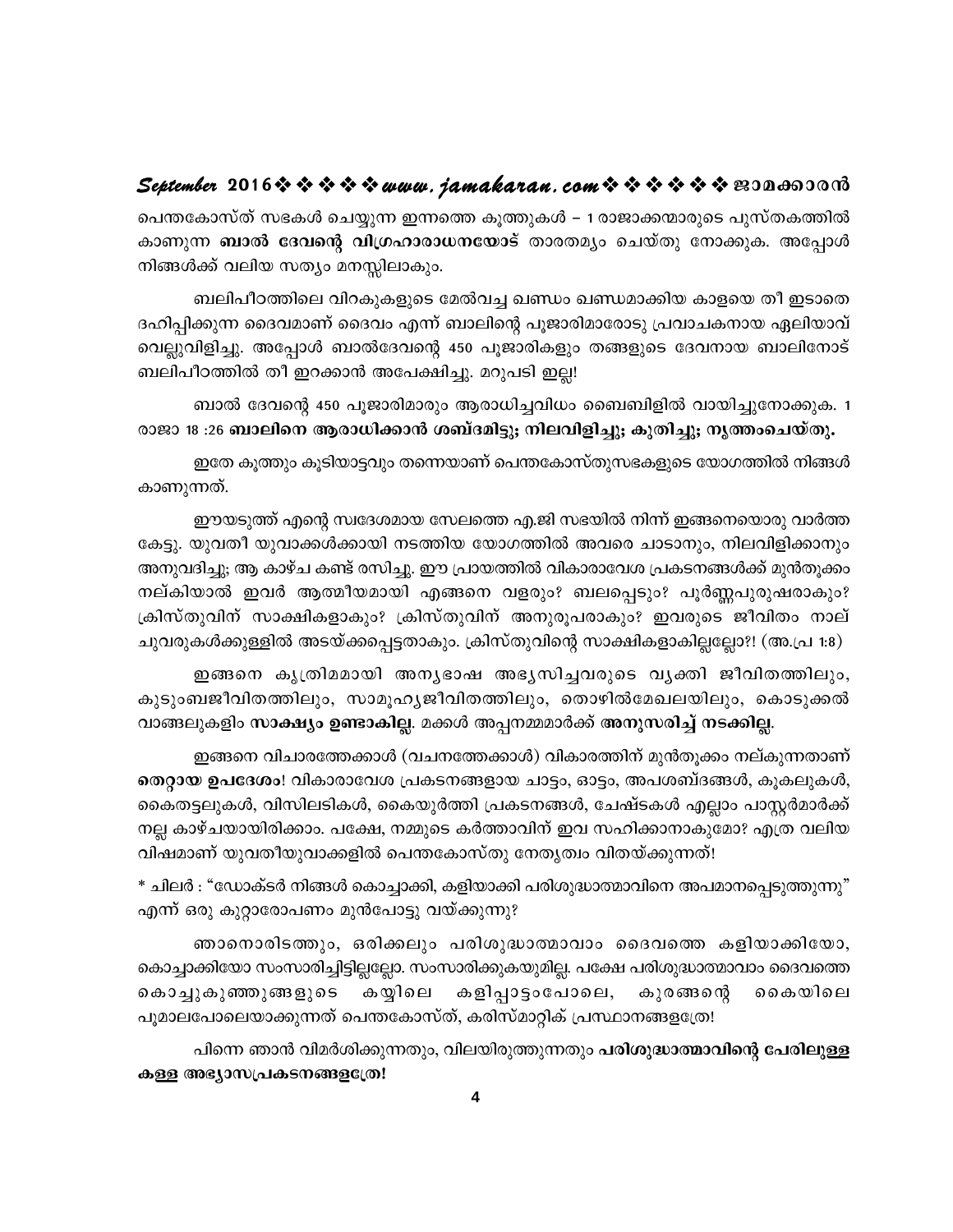# September 2016 \* \* \* \* \* www.jamakaran.com \* \* \* \* \* \* \* 20100000 ബാൽ പ്രവാചകന്മാർ / പൂജാരികളുടെ നൃത്തം

ബാൽ ദേവന്റെ ബലിപീഠത്തിന് മുമ്പിൽ ചാടിയവരെയും ആടിയവരെയും നോക്കി ഏലിയാ പ്രവാചകൻ പറഞ്ഞത് ശ്രദ്ധിക്കുക : വാക്യം 27: "ഏലിയാവ് അവരെ പരിഹസിച്ചു. ഉറക്കെ വിളിപ്പിൻ; അവൻ ദേവനല്ലോ; അവൻ ധ്യാനിക്കയാകുന്നു; അല്ലെങ്കിൽ വെളിക്കു പോയിരിക്കയാകുന്നു; അല്ലെങ്കിൽ യാത്രയിലാകുന്നു; അല്ലെങ്കിൽ പക്ഷേ ഉറങ്ങുകയായിരിക്കും; അവനെ ഉണർത്തണം എന്നു പറഞ്ഞു"

പെന്തകോസ്തു പാസ്റ്റർമാരും ഇതുതന്നെയല്ലേ വിശ്വാസികളോടു പറയുന്നത് : "ഈ ശബ്ദം പോരാ! ഹല്ലേലൂയ്യാ! ഹല്ലേലൂയ്യാ! ഇനിയും ശബ്ദം! ഇനിയും അധികം ഉച്ചത്തിൽ!!" ഇങ്ങനെ പറഞ്ഞല്ലേ വിശ്വാസികളെ അപശബ്ദമുണ്ടാക്കാൻ പഠിപ്പിച്ച് ആരാധനയെന്ന പേരിലുള്ള കുത്തരങ്ങ് നടത്തിക്കൊണ്ട് പോകുന്നത്.

ചിലർ ആരാധന, ആരാധന എന്ന പേരിൽ ശബ്ദമുണ്ടാക്കുന്നു. ഇങ്ങനെ ശബ്ദമുയർത്തിയാൽ ആരാധനയാകുമോ? ആരാധന കൂത്തരങ്ങാണോ? ഏലിയാ പ്രവാചകൻ ഇങ്ങനെയുള്ളവരെ നോക്കി പറഞ്ഞതെന്ത്? ''നിങ്ങളുടെ ദേവൻ ധ്യാനത്തിലായിരിക്കും. അതുകൊണ്ട് ശ്രദ്ധിച്ചിരിക്കില്ല! ഇനിയും ഉറക്കെവിളിക്കുക; ഒരു പക്ഷേ നിങ്ങളുടെ ദേവന് ജോലിത്തിരക്കായിരിക്കും. കൂറെക്കൂടെ ഉച്ചത്തിൽ വിളിക്കുക; ഒരു പക്ഷേ നിങ്ങളുടെ ദേവൻ യാത്രയിലായിരിക്കും. അതിനാൽ നിങ്ങളുടെ ശബ്ദം ശ്രദ്ധിക്കാനായിരിക്കില്ല. വളരെ ദൂരം പോയി കാണാമറയത്ത് ആയ വ്യക്തിയെ കൈയടിച്ച് ഉറക്കെ വിളിക്കുന്നതുപോലെ വിളിച്ച് നോക്കുക. ഇങ്ങനെ പോകുന്നു ഏലിയാവിന്റെ വിവരണം. അടുത്ത വാക്കാണ് ഏറ്റവും ശ്രദ്ധിക്കേണ്ടത്: "നിങ്ങളുടെ ദേവൻ ഒരുപക്ഷേ ഉറക്കത്തിലായിരിക്കും. ചെറിയ ശബ്ദം കേട്ട് എഴുന്നേല്ക്കില്ല. അതിനാൽ കുറെക്കൂടെ ശബ്ദത്തിൽ വിളിക്കുക" എന്ന് ഏലിയാവ് കളിയാക്കിപ്പറയുന്നതും ശ്രദ്ധിക്കുക.

നാം ആരാധിക്കുന്ന ദൈവം ബാൽ ദേവനെപ്പോലെയാണോ? അല്ലല്ലോ! ചിന്തിക്കുക!! സങ്കീ 121:4,5 ഇങ്ങനെ പറയുന്നു: "യിസ്രായേലിന്റെ പരിപാലകൻ മയങ്ങുകയില്ല, ഉറങ്ങുകയുമില്ല. യഹോവ നിന്റെ പരിപാലകൻ; യഹോവ നിന്റെ വലത്തുഭാഗത്തു നിനക്കു തണൽ."

"മയങ്ങുകയുമില്ല" എന്ന പദത്തിന് "വിശ്രമിക്കുന്നില്ല" എന്നും അർത്ഥമുണ്ട്. ഇങ്ങനെ കൃഷ്ണമണിപോലെ കാക്കുന്ന ദൈവത്തെ ഉചിതമല്ലാത്ത രീതിയിൽ ആരാധിക്കാമോ? ആരാധിക്കുന്നത് ശരിയോ? കുഞ്ഞാടുകളെ ഇങ്ങനെയുള്ള കൂടാരങ്ങളിൽ നിന്ന് രക്ഷിക്കേണ്ടേ! യുവതീയുവാക്കളെ സംരക്ഷിക്കേണ്ടേ!! അതുകൊണ്ടാണ് പെന്തകോസ്തു പ്രസ്ഥാനത്തിന്റെയും നേതാക്കളുടെയും തെറ്റായ ഉപേദശങ്ങളെ വിമർശിക്കുന്നതും, വിലയിരുത്തുന്നതും!!

പരിശുദ്ധാത്മാവിനെപ്പറ്റി ഇവർ തെറ്റായി മനസ്സിലാക്കിയിരിക്കുന്നു. ആ തെറ്റ് പലവർഷങ്ങളായി ആചരിച്ചുപോയി. പല കാരൃങ്ങളും തെറ്റെന്ന് മനസ്സിലായാലും ആ അനുഷ്ഠാനങ്ങളിൽ നിന്നും രീതികളിൽ നിന്നും വിമുക്തരാകാൻ കഴിയുന്നില്ല!

സങ്കീ 47:1 "സകലജനതകളേ, കൈകൊട്ടുവിൻ; ജയഘോഷത്തോടെ ദൈവസന്നിധിയിൽ ആർക്കുവിൻ"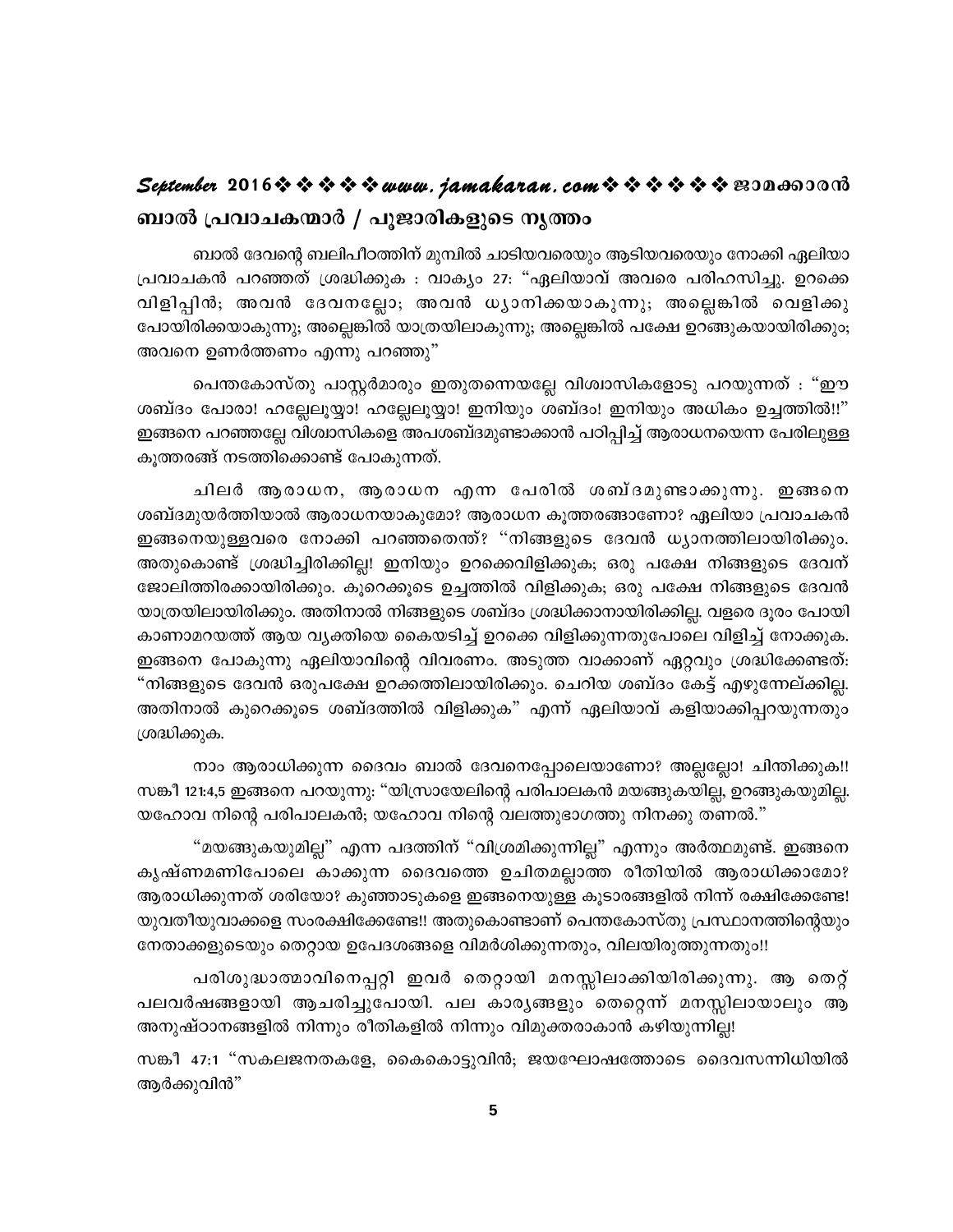മത്താ 9:27 "യേശു അവിടെ നിന്നു പോകുമ്പോൾ രണ്ടു കുരുടന്മാർ: ദാവീദ്പുത്രാ, ഞങ്ങളോടു കരുണ തോന്നേണമേ എന്നു നിലവിളിച്ചുകൊണ്ട് പിന്തുടർന്നു.

ഇങ്ങനെയുള്ള വചനങ്ങൾ ചൂണ്ടിക്കാട്ടി : "ബൈബിൾ ശബ്ദത്തിൽ പ്രാർത്ഥിക്കാനും, ആരാധിക്കാനും പറയുന്നു. അതിനാൽ നിങ്ങൾ അത്യുച്ചത്തിൽ ശബ്ദമുയർത്തുമ്പോൾ പരിശുദ്ധാത്മാവ് ഇറങ്ങും" എന്നു പഠിപ്പിക്കുന്നു.

അഗ്നി അഭിഷേകം, അഗ്നി, അഗ്നി, അഗ്നി എന്ന് ആരാധാന നടത്തുന്നവർ എങ്ങനെയൊക്കെ ജനങ്ങളുടെ മനസ്സിനെ വിഷല്പിതമാക്കുന്നു കണ്ടോ? മേൽക്കൊടുത്തിട്ടുള്ള വചനങ്ങൾ പഴയനിയമ കാലത്തിന്റേതത്രേ! ആരാധനയെക്കുറിച്ച് പഴയനിയമവും പുതിയനിയമവും പഠിപ്പിക്കുന്നത് വൃതൃസ്തമാണ്. മേൽകാണിച്ചിട്ടുള്ള ഉപദേശം പഠിപ്പിക്കുന്നവർ പുതിയനിയമസഭയിൽ അംഗങ്ങൾ (അവയവങ്ങൾ) ആയിട്ടില്ല!! ഇവർ ഇപ്പോഴും "പഴയനിയമ ക്രിസ്ത്യാനികൾ" അത്രേ!!!

 $\ast$ പെന്തകോസ്തു പ്രസ്ഥാനത്തിന്റെയും അതിന്റെ തലവന്മാരുടെയും വചനവിരുദ്ധനിലപാടുകൾ വിശദീകരിച്ചശേഷവും സേലം എ.ജി സഭയുടെ പാസ്റ്റർ ശ്രീ.റോബർട്ട് സിങ് അവർകൾ 18.09.16 ആരാധാന മദ്ധ്യേ "പരിശുദ്ധാത്മാവിനോടു ചോദിക്കുമ്പോൾ അവിടുന്ന് അന്യഭാഷയെ നിങ്ങളുടെ നാവിൽ നല്കുന്നു. **അന്യഭാഷ എന്നാൽ** മനുഷ്യർ സംസാരിക്കുന്ന ഭാഷകളിൽ ഒന്നല്ല! അന്യഭാഷ നിങ്ങൾക്കു ലഭിച്ചാൽ നിങ്ങൾക്കു ദേഷ്യം വന്നാലും നിങ്ങൾ ചീത്തവിളിക്കില്ല. ദേഷ്യം പരിശുദ്ധവാക്കായി മാറും. ആ പരിശുദ്ധവാക്കത്രേ ആദ്യഭാഷ എന്നു പറയുന്നത്." ഇങ്ങനെ പുതിയ വ്യാഖ്യാനം നല്കി.

ഇങ്ങനെ ഓരോരുത്തരും തങ്ങളുടെ മനസ്സിന് തോന്നിയ തോന്നിയ തോന്നാസൃങ്ങൾ പഠിപ്പിച്ചാൽ എന്താവും സ്ഥിതി. ജനങ്ങളെ കുഴപ്പത്തിലാക്കുന്ന കാര്യമല്ലേ ഇവർ ചെയ്യുന്നത്? ആ സഭയിൽ ഇരുന്ന ആരെങ്കിലും പാസ്റ്റനെ കണ്ട്, തന്റെ ഉപദേശത്തിനുള്ള വചനത്തെളിവ് ചോദിച്ചോ? ചോദിക്കില്ല. **പെന്തകോസ്തു വിശ്വാസികളെല്ലാം** തങ്ങളുടെ ഇടയിൽ പോകുന്ന സംഘത്തിലേക്കു പോകുന്ന മിണ്ടാപ്രാണികളും, മൗനമായിരിക്കുന്ന കുഞ്ഞാടുകളാണ്.

വചനാനുസരണം ജീവിച്ച്, വചനത്തിൽ വളർന്ന്, ജീവിതസാക്ഷ്യത്തിലൂടെ കർത്താവിനെ മഹത്വപ്പെടുത്തി, പരിശുദ്ധാത്മാവ് നല്കുന്ന സ്വർഗ്ഗീയസന്തോഷം പെന്തകോസ്തു പ്രസ്ഥാനത്തിലെ ആരും രുചിച്ചിട്ടില്ല! രുചിക്കാൻ കഴികുയുമില്ല!! രുചിച്ച് നോക്കാൻ കഴിയാത്ത് ഇവർക്ക് വിശ്വാസികളെ പഠിപ്പിക്കാനും കഴിയില്ല!!!

\* സ്തുതി ആരാധാന പുതിയ ഇത് ഇറക്കുമതി ചെയ്തിരിക്കുന്നു. സ്തുതി സ്വർഗ്ഗത്തിലേക്കു കൊണ്ടുപോകുമെന്ന് ഈ കത്തിന്റെ ലഹരിയിൽ മത്തുപിടിച്ചു പുലമ്പുന്നു.

\* നീണ്ടവർഷം പെന്തകോസ്തു പ്രസ്ഥാനത്തിൽ ജീവിച്ച് സത്യം മനസ്സിലാക്കിയപ്പോൾ, വചനാനുസരണം ജീവിക്കാനും കർത്താവിനെ സാക്ഷ്യപ്പെടുത്താനും അവിടം വിട്ടു തന്നെ സ്വയം രക്ഷിച്ച ഒരു വിശ്വാസി എനിക്കു ഇ–മെയിൽ അയച്ചിരുന്നു ആ ഇ–മെയിലിൽ പെന്തകോസ്തുകാർ കൂടുതലായി ഉച്ചരിക്കുന്ന അന്യഭാഷാ–പദങ്ങളും വാക്കുകളും അയച്ചിരുന്നു. വായനക്കാർ സദയം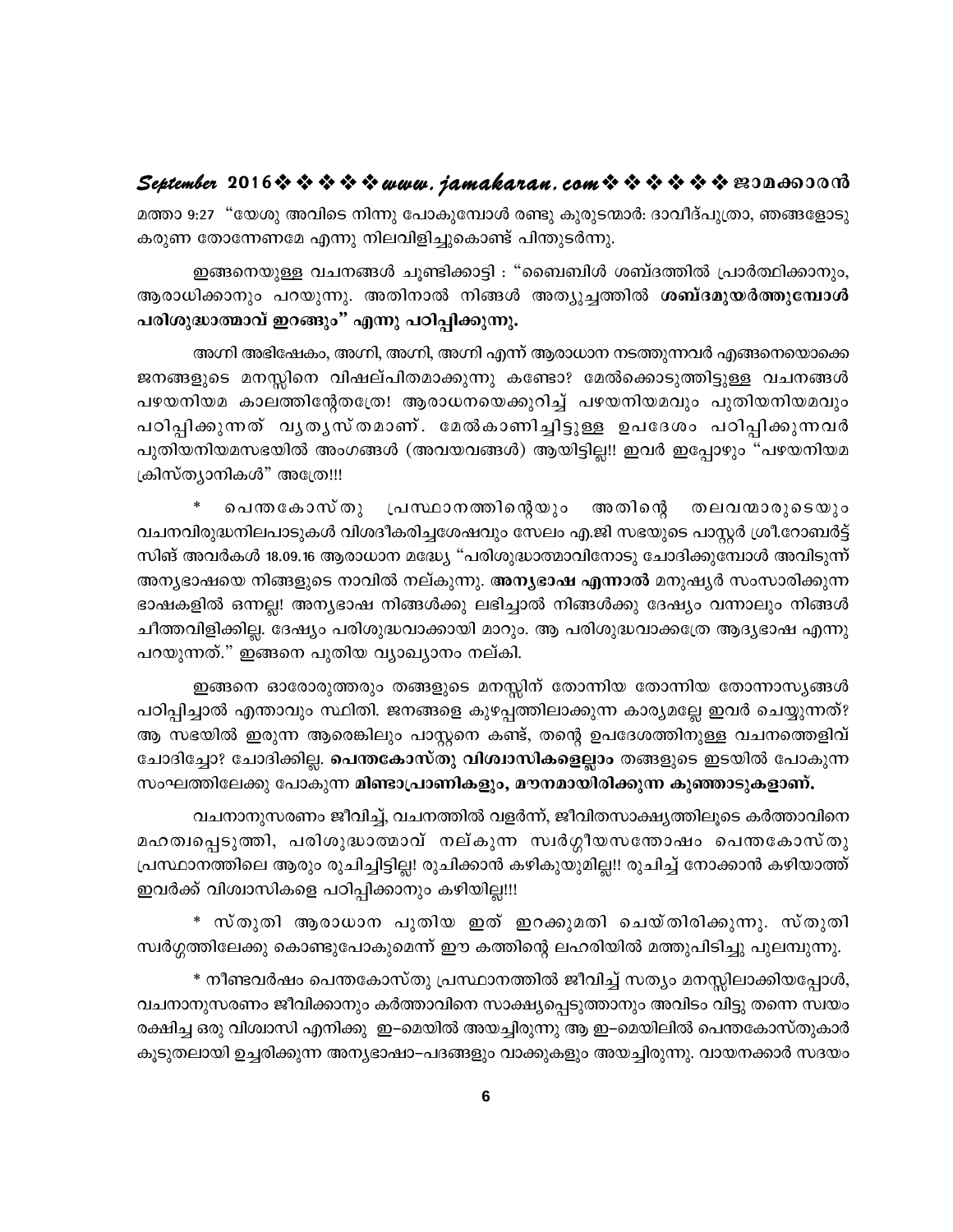## September 2016 $\rightsquigarrow \rightsquigarrow \rightsquigarrow \rightsquigarrow$  www.jamakaran.com  $\rightsquigarrow \rightsquigarrow \rightsquigarrow \rightsquigarrow \rightsquigarrow$  segando and നോക്കിയാലും:

സരബല ശങ്കരബല രബല ദുർഗാ ബല റിക്കല ബല റിബ്ബാ ഊറിബാ റിവ ലിബാ ഓരി ബബാ ബാ മ ബലജല തരാക്ക റിമാ ബല ചന്ദ്രികല ബാമ ബൗതി കര മ ബലാ ആലോ ബാമ ഷാമാ ചന്ദ്രിക്കയാം.

ഇതിൽ ഏതെങ്കിലും ഒരു പദമെങ്കിലും അവിടെ അന്യഭാഷ സംസാരിക്കുന്നവരിൽ ഉണ്ടാവും.

1 കൊരി 14:21 "അനൃഭാഷയിൽ സംസാരിക്കുന്നവൻ മനുഷൃരോടല്ല ദൈവത്തോടത്രേ സംസാരിക്കുന്നു; ആരും തിരിച്ചറിയുന്നില്ലല്ലോ...."

ഈ വചനത്തിന്റെ വെളിച്ചത്തിൽ : "അന്യഭാഷയ്ക്ക് അർത്ഥം ആവശ്യമില്ല; അർത്ഥം കേൾക്കരുത്" എന്ന് പഠിപിച്ച് വായ്ക്കു വരുന്ന അപശബ്ദങ്ങൾ പുറപെടുവിക്കുന്നു. ഇതാണ് ദൈവം നല്കുന്ന അന്യഭാഷ എന്ന് വിശ്വാസികളെ വഞ്ചിക്കുന്നു. പ്രാർത്ഥനയ്ക്കിടെ അന്യഭാഷ വന്നാൽ അത് ദൈവത്തോടു സംസാരിച്ചതത്രേ എന്നു പറഞ്ഞാൽ ആരും തിരിച്ചു ചോദ്യം ചെയ്യുകയുമില്ല. ഇങ്ങനെ കാലങ്ങളായി പറഞ്ഞാണ് ജനങ്ങളെ വഞ്ചിച്ചുവെച്ചിരിക്കുന്നത്. ഇത് ദൈവദൂഷണമാണ്. ദൈവനാമം വൃഥാ എടുക്കലാണ്. ദൈവനാമം വൃഥാ എടുക്കുന്നവനെ യഹോവ ശിക്ഷിക്കാതെ വിടുകയില്ല (പുറ 20:7)

\* പെന്തകോസ്തു പാസ്റ്റർമാർ വിശ്വാസികളെ അന്യഭാഷ പറയാൻ പഠിപ്പിക്കുന്നത് ശ്രദ്ധിച്ചിട്ടുണ്ടോ?

– നാവിനെ അയഞ്ഞമട്ടിൽ വിടുക. വായ് അടച്ചിരുന്നാൽ പരിശുദ്ധാത്മാവ് നിങ്ങളുടെ നാവിനെ ഉപയോഗിക്കില്ല.

– പലരുടെ നാവിനെ പിശാച് കെട്ടിവെച്ചിരിക്കുന്നു. അതിനാലാണ് അന്യഭാഷ നിങ്ങളുടെ വായിൽ നിന്നു വരാത്തത്.

– ഇങ്ങനെ പറഞ്ഞ് പേടിപ്പിക്കുമ്പോൾ അന്യഭാഷ ഇതുവരെയും ലഭിക്കാത്തവർ, ഈ പറഞ്ഞ രീതിയിൽ സംസാരിക്കാൻ അറിയാത്തവർ എന്നിവർ ലജ്ജിച്ച്, കുനി, കുറുകി ഇരിക്കും. അങ്ങനെയുള്ളവർ സ്തോത്രം സ്തോത്രം എന്നു പറഞ്ഞുകൊണ്ടിരിക്കും. അടുത്ത് നില്ക്കുന്നവർ തങ്ങളെ തെറ്റായി കരുതരുത് എന്നുവച്ചാണ് സ്തോത്രം സ്തോത്രം എന്നു പറഞ്ഞു നില്ക്കുന്നത്.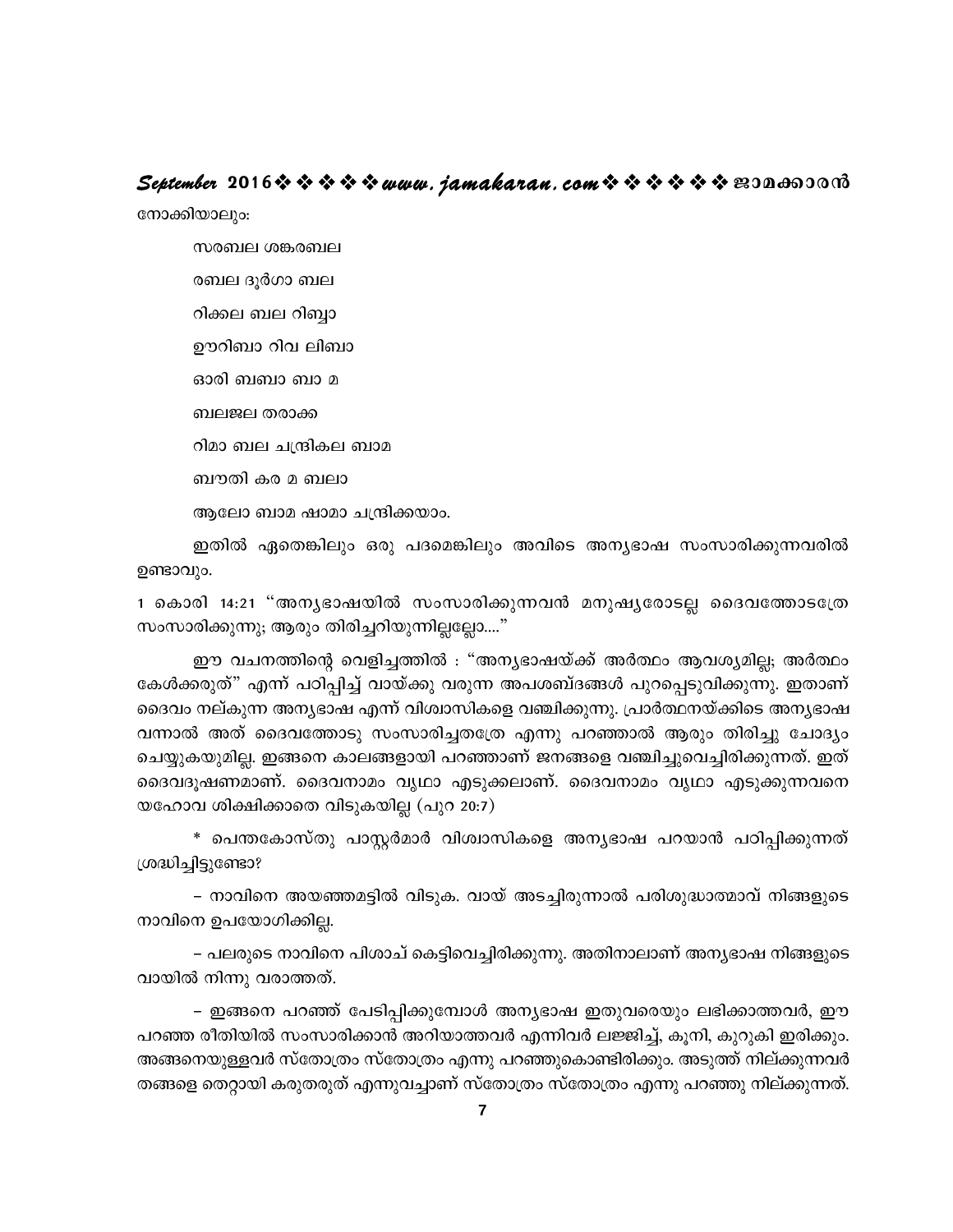– ഇങ്ങനെയുളള കൂത്തും, കൂടിയാട്ടവും, കൂത്തരങ്ങളുമാണ് പെന്തകോസ്തു സഭകളിൽ നടന്നുകൊണ്ടിരിക്കുന്നത്!

#### അന്യഭാഷ

അനൃഭാഷയെക്കുറിച് തുടങ്ങിയപ്പോൾ ഇതിന്റെ ഞാൻ എഴുതാൻ ചരിത്രപശ്ചാത്തലത്തെക്കുറിച്ച് എഴുതിയത് ഓർക്കുമല്ലോ.

അ.പ്രവൃത്തികൾ 2–ാം അദ്ധ്യായത്തിൽ പരിശുദ്ധാത്മാവിന്റെ അവരോഹണം, വിവിധ രാജ്യങ്ങളിൽ നിന്ന് യെഹൂദന്മാർ എന്തിന് യെരുശലേമിൻ വന്നു? യഹൂദന്മാർ എങ്ങനെ ലോകത്തിന്റെ വിവിധ ഭാഗങ്ങളിൽ ചിതറടിക്കപ്പെട്ടു? ബാബേൽ ഗോപുര നിർമ്മാണ സമയത്തെ ഭാഷാകലക്കം എന്നിവ വിശദീകരിച്ചിരിക്കുന്നു.

അബ്രഹാമിലൂടെ യഹുദാജനം ഉളവായി. യഹുദന്മാരുടെ വരവോടുകൂടി ലോകം രണ്ടായി പിരിഞ്ഞു.

യഹൂദർ/യിസ്രായേൽ, പുറജാതി. ലോകത്തിന്റെ വിവിധഭാഗങ്ങളിൽ കാലാകാലങ്ങളിലായി ചിതറടിക്കപ്പെട്ട യഹുദജനത വർഷത്തിലൊരിക്കൽ പെന്തകോസ്തു ഉത്സവത്തിന് യരുശലേമിൽ വന്നയിടയ്ക്ക് യേശു തന്നെ മശിഹാ എന്ന തെളിയിക്കാൻ പരിശുദ്ധാത്മാവ് ഇറങ്ങിവന്നു ശിഷ്യന്മാരെ നിറച്ചു.

വിവിധ ഭാഗങ്ങളിൽ നിന്നെത്തിയ ജനങ്ങൾ ആഘോഷ തിമർപ്പിലും തിരക്കിലും ആയിരിക്കെ പരിശുദ്ധാത്മാവ് കൊടിയ മുഴക്കത്തോടെ കടന്നുവന്നു. ജനങ്ങളുടെ ശ്രദ്ധ ആകർഷിച്ചതും,

മേൽവീട്ടറയ്ക്ക് ചുറ്റുംകൂടിയതും നിങ്ങൾ വായിച്ചുവല്ലോ. ഓരോരുത്തരും താന്താന്റെ മാതൃഭാഷയിൽ ദൈവത്തിന്റെ വൻകാര്യമായ മിശിഹായെക്കുറിച്ച് സംസാരിച്ചതും നിങ്ങൾ മനസ്സിലാക്കി. വീണ്ടും ഒരോർമ്മ പുതുക്കലിനായി സംഭവങ്ങൾ ചുരുക്കത്തിൽ എഴുതാം.

1. ഭാഷയെക്കുറിച്ചുള്ള വിശദീകരണം.

2. എഫെസൊസിലെ സ്നാപകയോഹന്നാന്റെ ശിഷ്യന്മാർ രക്ഷിക്കപ്പെട്ട് പ്രവചിച്ചതും അതിന്റെ കാരണവും

3. ശമര്യർക്ക് പരിശുദ്ധാത്മനിറവ്

4. കൊർന്നല്യോസിന്റെ ഭവനത്തിൽ പരിശുദ്ധാത്മാ നിറവും അന്യഭാഷയും അതിന്റെ ആവശ്യവും എന്നീ വിവരങ്ങൾ വിശദീകരിച്ചു.

\* ഇതുവരെ ഞാൻ എഴുതിയതിൽ തെറ്റുണ്ടെങ്കിൽ അവ വചനാനുസരണം എഴുതിയാൽ പ്രസിദ്ധീകരിക്കാം എന്നെഴുതിയിരുന്നു.

പക്ഷേ ഇതുവരെ പെന്തകോസ്തു പ്രസ്ഥാനത്തിലെ നേതാക്കളോ, പാസ്റ്റർമാരോ, വിശ്വാസികളോ ആരും ഒരുവാക്കും എഴുതിയില്ല. എന്തുകൊണ്ട്? ചിന്തിക്കുക!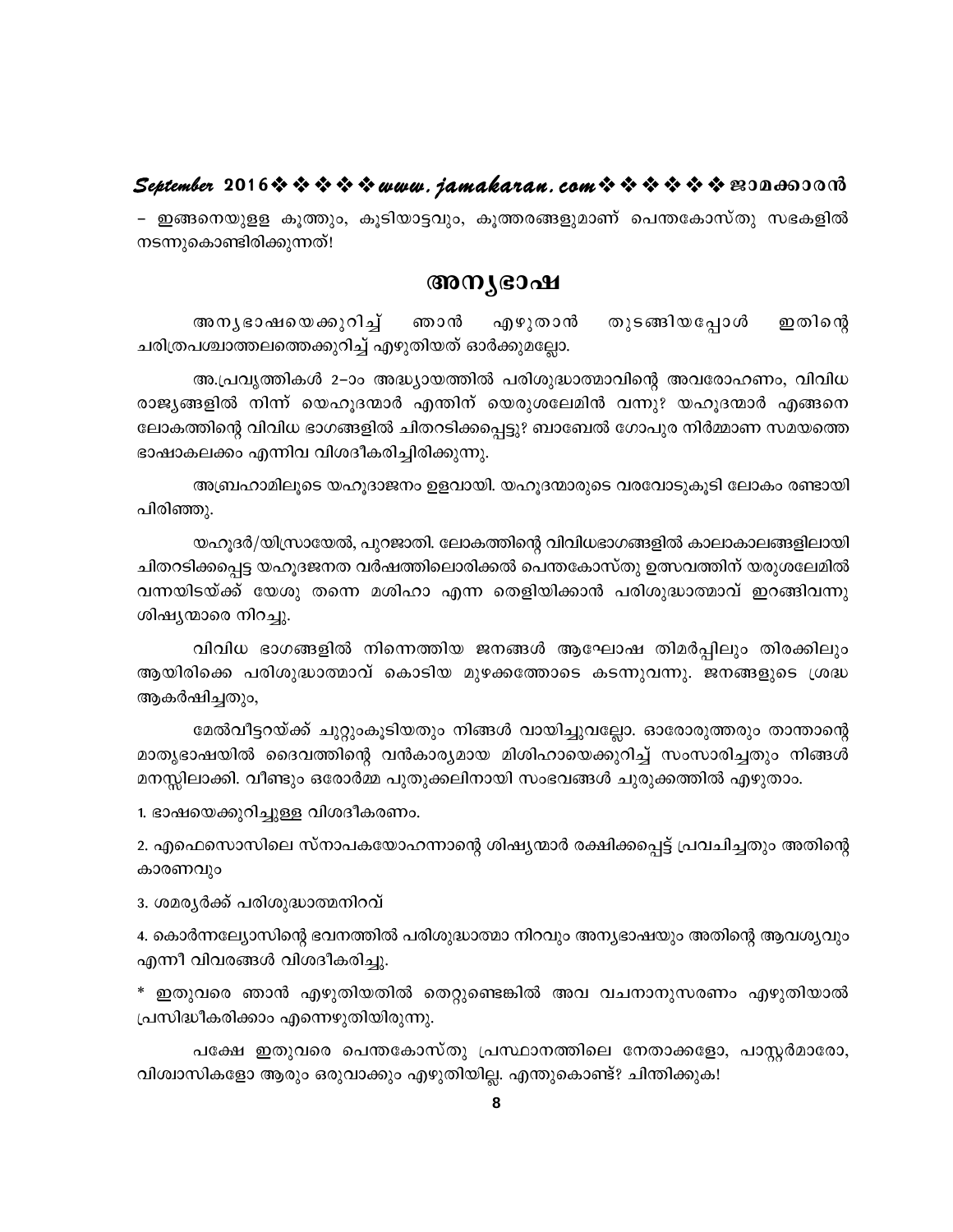# September 2016 $\rightsquigarrow \rightsquigarrow \rightsquigarrow \rightsquigarrow uww.$ jamakaran.com $\rightsquigarrow \rightsquigarrow \rightsquigarrow \rightsquigarrow \rightsquigarrow \rightsquigarrow \text{nonnon}$ 1 കൊരിന്തൃർ 14:2 അനൃഭാഷാ മർമ്മം (Mvsteries)

ഈ അദ്ധ്യായം മുഴുവൻ ശ്രദ്ധയോടെ വായിച്ച് മനസ്സിലാക്കിയാൽ ഇന്നത്തെ ക്രൈസ്തവലോകത്തിലെ കുഴപ്പങ്ങൾ മാറി തെളിവും വെളിവും ഉണ്ടാകും. അതിന് കൊരിന്ത് സഭയുടെ ചരിത്രപശ്ചാത്തലം മനസ്സിലാക്കിയാൽ മാത്രമേ പൂർണ്ണമായി മനസ്സിലാക്കാനാവൂ.

വേദപുസ്തകത്തിലെ ഏതൊരുഭാഗം വായിച്ചാലും അത് മനസ്സിലാക്കാൻ ആര് ആർക്ക് എഴുതി, എപ്പോൾ എഴുതി, എന്തിന് എഴുതി എന്നീ ചോദ്യങ്ങൾക്ക് ഉത്തരം കിട്ടിയാൽ വാകൃത്തിന്റെ പൂർണ്ണഅർത്ഥം കിട്ടി എന്നർത്ഥം. ഇവയ്ക്ക് ഉത്തരംകിട്ടിയില്ലെങ്കിൽ കുഴപ്പവും, ദുരുപദേശവും ബാക്കി!

ഏത് പുസ്തകവും, ഏത് ലേഖനവും വായിക്കുമ്പോൾ അതിന്റെ അനുവാചകർ ആര് എന് ആദ്യം മനസ്സിലാക്കണം. അതിലെ ആശയവും അർത്ഥവും ഒന്നാമതായി അവർക്കുള്ളതാണ്. വായനക്കാരായ നമുക്ക് അതിന്റെ രണ്ടാം അർത്ഥവും, ആത്മീയ പാഠങ്ങളുമാണ് ഉള്ളത്.

അന്യഭാഷാ കുഴപ്പം, അല്ലെങ്കിൽ പ്രശ്നം ആദ്യ നൂറ്റാണ്ടിൽ നിലനിന്നത് കൊരിന്ത് സഭയിൽ മാത്രമായിരുന്നു. അതിന് കാരണം അറിയാൻ കൊരിന്തിന്റെ ചരിത്രപശ്ചാത്തലവും ഈ അദ്ധ്യായത്തിലെ ചില പദപരിചയങ്ങളും നോക്കാം.

#### കൊരിന്ത്

പ്രാചീനഗ്രീസിലെ പഴക്കംചെന്നതും പ്രമുഖവും ആയ പട്ടണങ്ങളിലൊന്നിത്. കൊരിന്തിൽ രണ്ടു തുറമുഖങ്ങളുണ്ടായിരുന്നു. തന്മൂലം കൊരിന്ത് വാണിജ്യത്തിന്റെയും വ്യവസായത്തിന്റെയും കേന്ദ്രമായിരുന്നു. രതിദേവതയായ അഫ്രോഡൈറ്റിയുടെ ക്ഷേത്രം ഈ പട്ടണത്തിൽ ഉണ്ടായിരുന്നു. ദുർന്നടപ്പിന് ഈ പട്ടണം പ്രസിദ്ധിയാർജ്ജിച്ചിരുന്നു.

പൗലോസിന്റെ കാലത്ത് കൊരിന്തിൽ 4 ലക്ഷം അടിമകളുണ്ടായിരുന്നു. അന്തർദേശീയ നഗരമായിരുന്ന കൊരിന്തിൽ പല ദേശത്തുനിന്നുവരും പല വർഗ്ഗത്തുള്ളവരും ഉണ്ടായിരുന്നു. അതിൽ പ്രബലർ ഗ്രീക്കുകാരും, ഇറ്റലിക്കാരുമായിരുന്നു.

## കൊരിന്ത് സഭയും ലേഖനവും

കൊരിന്തിൽ സഭ സ്ഥാപിച്ചത് പൗലോസാണ്. കൊരിന്ത് ദുഷ്ടതയുടെയും ദുർന്നടപ്പിന്റെയും ആവാസകേന്ദ്രമായിരുന്നു. ഈ ദുഷ്ടത അവിടുത്തെ ക്രിസ്ത്യാനികളെയും ബാധിച്ചു. വിഭാഗീയത, പിണക്കം, പൊതുആരാധനയിലും കർത്തൃമേശയിലും പ്രശ്നങ്ങൾ, കൃപാവരങ്ങളിലൊന്നായ അനൃഭാഷയുടെ പ്രകാശനത്തിലും പ്രയോഗത്തിലും കുഴപ്പം, വിവാഹം, വിഗ്രഹാർപ്പിതം തുടങ്ങി പ്രശ്നങ്ങളുടെ കൂത്തരങ്ങായിരുന്നു കൊരിന്ത് സഭ.

### 12-14 വരെയുള്ള അധ്യായങ്ങളിലെ വിഷയങ്ങൾ

12:1–3 ആത്മീയവരങ്ങൾ സുവിശേഷത്തിന് വിരുദ്ധമല്ല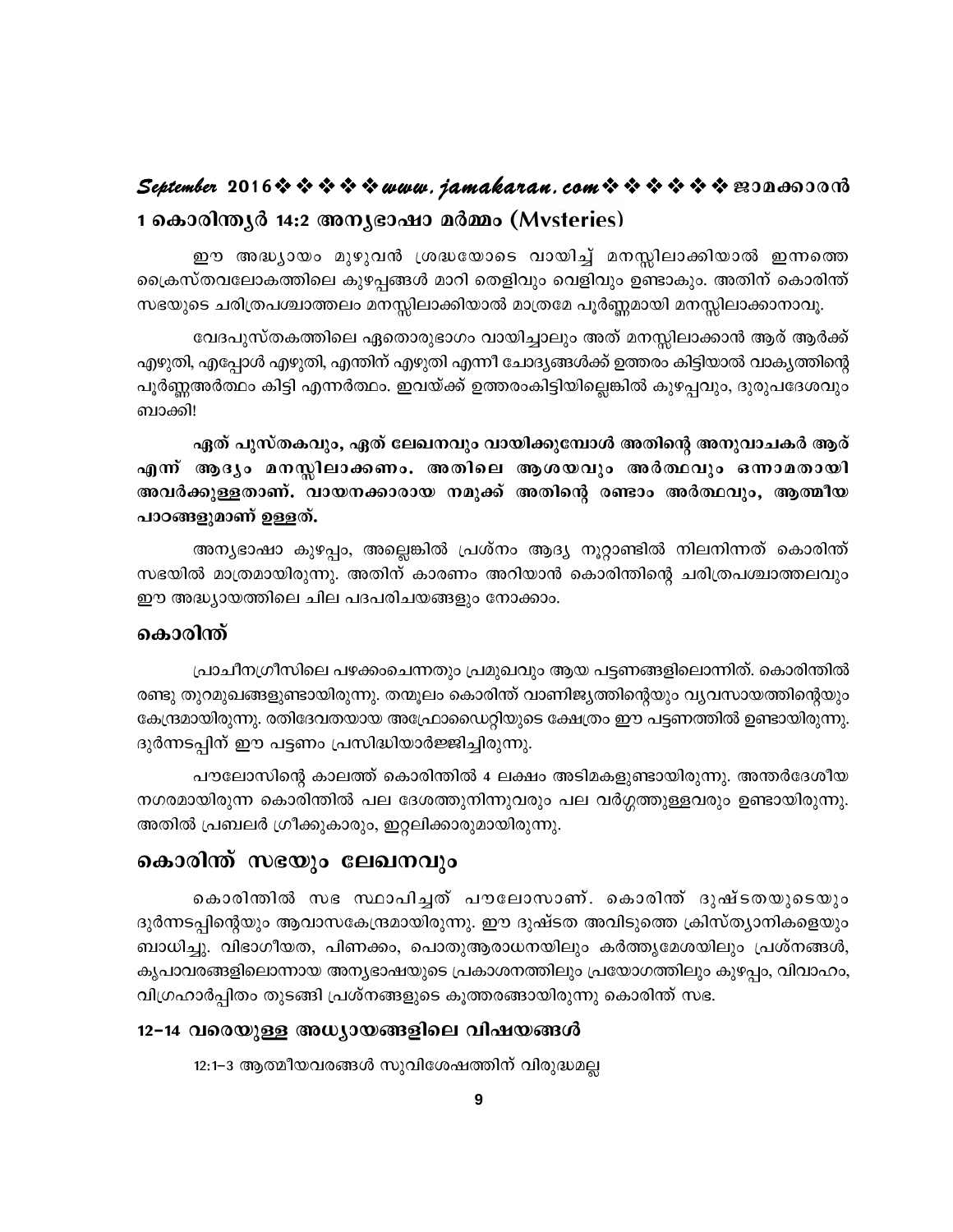#### September 2016  $\rightsquigarrow \rightsquigarrow \rightsquigarrow \rightsquigarrow uww. jamakarau. com \rightsquigarrow \rightsquigarrow \rightsquigarrow \rightsquigarrow \rightsquigarrow \rightsquigarrow \text{as a}$ 12:4–30 ആത്മീയവരങ്ങൾ എല്ലാം ഒരുപോലെ പ്രാധാന്യമുള്ളവയാണ്.

12:31–13:13 ആത്മീയവരങ്ങൾ ദൈവസ്നേഹത്തിൽ പ്രയോഗിച്ചാൽ മാത്രമേ വിലയുള്ളു.

14:1–25 ആത്മീയവരങ്ങൾ സഭയുടെ വളർച്ചയ്ക്ക് സഹായിക്കുമ്പോഴാണ് അവ നല്കപ്പെട്ട ലക്ഷ്യം പൂർണ്ണമാകുന്നത്.

#### ആത്മീയവരങ്ങളിൽ അനൃഭാഷയെക്കുറിച്ചുള്ള ഒന്നായ സാമാനൃവ്സതുതകൾ

1. വരങ്ങളുടെ താരതമൃവിവേചനത്തിൽ <mark>ഒടുക്കത്തെ സ്ഥാനമാണ്</mark>. ഭാഷാവരത്തിനും വ്യാഖ്യാനവരത്തിനും ഉള്ളത്. 1 കൊരി 12:8–10, 28–30

2. അനൃഭാഷ ആരും തിരിച്ചറിയുന്നില്ല. <mark>അതിനാൽ സഭയ്ക്ക് ആത്മീയവർദ്ധന</mark> വരുത്തുന്നില്ല. 1 കൊരി 14:2

3. 1 കൊരി 14 ലെ അനൃഭാഷ വിദേശഭാഷയല്ല. 14:2, 10−12

4. അന്യഭാഷ സംസാരിക്കുന്നവർ തനിക്കുതന്നേ ആത്മീയവർദ്ധന വരുത്തുന്നു. 14:4

5. എല്ലാവരും അന്യഭാഷകളിൽ സംസാരിക്കുന്നില്ല. 1 കൊരി 12:29

6. അന്യഭാഷ ഒരു ശുശ്രൂഷയായിത്തീരുന്നത് വ്യാഖ്യാനി ഉണ്ടായിരിക്കുമ്പോഴാണ്. അപ്പോഴാണ് സഭയ്ക്ക് പ്രയോജനപ്പെടുന്നത്. വ്യാഖ്യാനി ഇല്ലെങ്കിൽ നന്മ ആ വൃക്തിക്ക് മാത്രമായി ചുരുങ്ങുന്നു. 12:5−19. അതിന്റെ 'പ്രയോജനം' ചുരുക്ക (ഒരു വൃക്തിക്ക്) മായതിനാൽ ദൈവദൃഷ്ടിയിൽ വലിപ്പം കുറഞ്ഞതത്രേ! 12:7

7. അന്യഭാഷ "ഭാഷാവരം" എന്ന നിലയ്ക്ക് പ്രയോജനപ്പെടണമെങ്കിൽ ലോകത്തിലെ ഏതെങ്കിലുമൊരു ഭാഷയിൽ ആണ് സംസാരിക്കേണ്ടത്. അല്ലാതെ എന്തെങ്കിലും ശബ്ദങ്ങളോ, അപശബ്ദങ്ങളോ പുറപ്പെടുവിച്ചാൽ അത് "അന്യഭാഷ" ആകുകയില്ല. 12:10

#### 8. അനൃഭാഷ ആത്മസ്നാനത്തിന്റെ അടയാളമല്ല. 14:22

9. സഭായോഗങ്ങളിൽ വിശ്വാസികൾ ഒരേ സമയത്ത് അനൃഭാഷ സംസാരിക്കുന്നത് ദൈവികമോ, യോഗൃമോ, സാമാന്യമര്യാദയ്ക്ക് നിരക്കുന്നതോ അല്ല. 14:23

അനൃഭാഷ 'വര'മായി നല്കുമ്പോൾ  $10.$ ദൈവം ഉദേശിക്കുന്നത് സുവിശേഷദൗതൃമാണ്. അനൃഭാഷ ഭാഷണത്തിലൂടെ പാപിക്ക് പാപബോധം വന്ന് രക്ഷിക്കപ്പെട്ടില്ലെങ്കിൽ അന്യഭാഷ വരമായി ലഭിച്ചു എന്നു പറയുന്നവരെ സൂക്ഷിക്കണം. 14:24,25

#### 11. അപ്പോസ്തലന്മാരിൽ പൗലോസ് മാത്രമേ അനൃഭാഷയെക്കുറിച്ച്

സംസാരിക്കുന്നുള്ളൂ!! അതും വിജാതീയ (പുറജാതി) സഭയുടെ പശ്ചാത്തലത്തിൽ മാത്രം!

12. "സഭാശുശ്രൂഷകരു"ടെ, "വിശ്വാസിക"ളുടെ "യോഗൃത"കളെക്കുറിച്ച് പറയുമ്പോൾ "അന്യഭാഷ" ആവശ്യമാണെന്ന് പറഞ്ഞിട്ടില്ല!!! 1 തിമൊ 3:1–7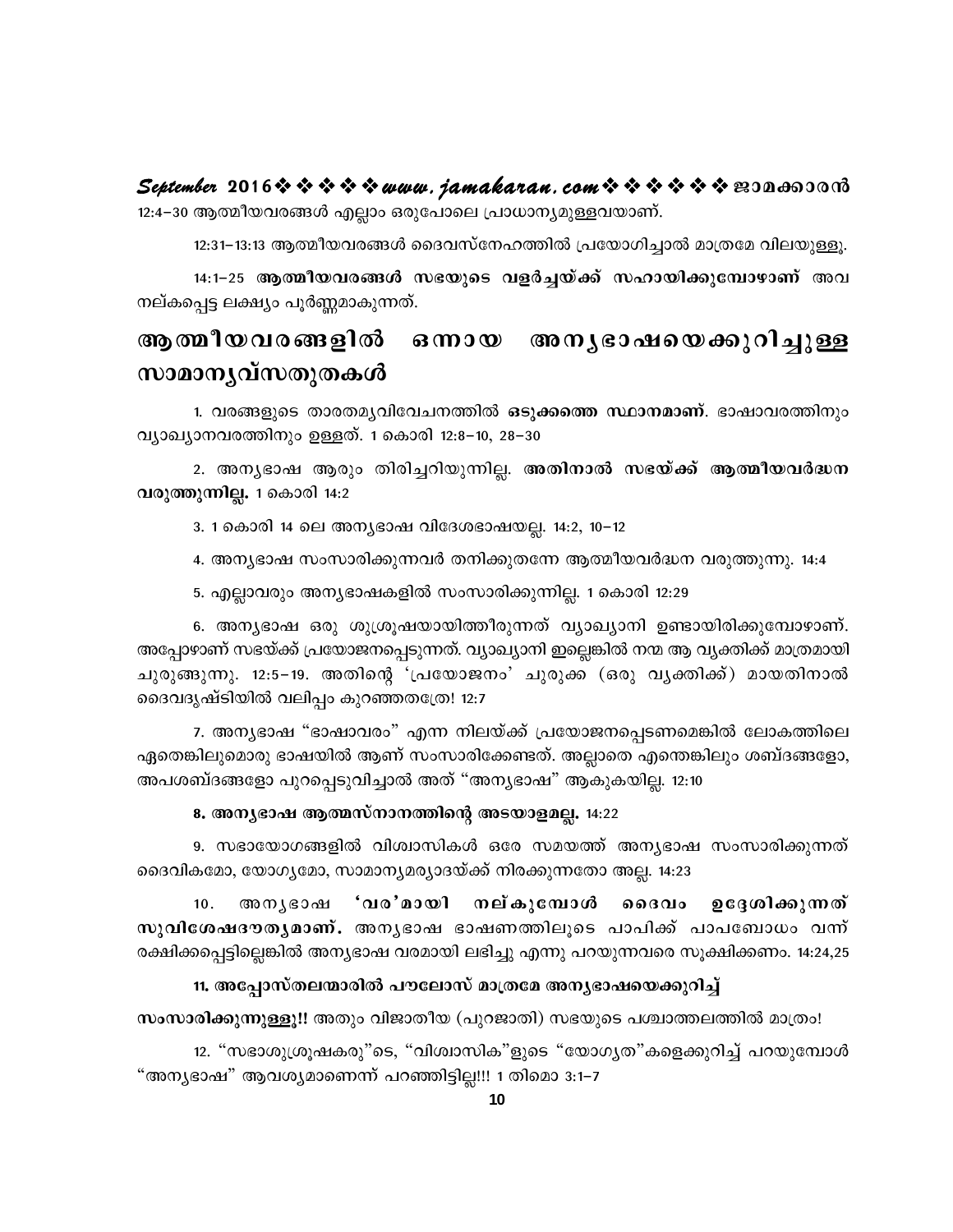13. കൃപാവരങ്ങളുടെ പട്ടിക പറയുന്ന മൂന്ന് ഭാഗങ്ങളിൽ (റോമർ 12, എഫെ 4, 1 കൊരി 12–14) ഒരു ഭാഗത്ത് മാത്രമേ; അതും അവസാനമായി മാത്രം അനൃഭാഷയെക്കുറിച്ച് പറയുന്നുള്ളു. 1 കൊരി 12-14

14. സഭയിൽ അന്യഭാഷ പറയുന്ന പ്രവണത കുറയ്ക്കാൻ ദൈവം ആഗ്രഹിച്ചു. ഇക്കാര്യത്തിൽ കുഞ്ഞുങ്ങളെപ്പോലെ ഒച്ചപ്പാട് ഉണ്ടാക്കുന്നവരാകാതെ ഭേദാഭേദങ്ങളെ (ആത്മീയ സതൃങ്ങളെ, അടിസ്ഥാന ഉപദേശങ്ങളെ, പഥ്ര്യാപദേശത്തെ) അടിസ്ഥാനമാക്കി ബുദ്ധി ഉള്ളവരാകാൻ ദൈവം ആവശ്യപ്പെടുന്നു. 14:20

15. അനൃഭാഷഭാഷണം രക്ഷയുടെയോ, ആത്മീകതയുടെയോ തെളിവല്ല. അപ്പോസ്തലിക കാലത്തുപോലും എല്ലാ വിശ്വാസികൾക്കും ഭാഷാവരം ലഭിച്ചിരുന്നില്ല. ഏറ്റവുമധികം ജഡികത്തിൽ മുഴുകിയിരുന്ന കൊരിന്ത്യസഭയിലാണ് ഈ വരം പ്രകടമായിരുന്നത്. ഇതിൽ നിന്ന് അന്യഭാഷ സംസാരിക്കുന്നവർ ആത്മീകരാണെന്ന് തെറ്റിദ്ധരിക്കരുത്. 1901 മുതലുള്ള അന്യഭാഷ പ്രതിഭാസം പുതിയനിയമ പ്രതിഭാസത്തോടെ അടുപ്പം പുലർത്തുന്നു എന്നു പറയാനാവില്ല.

#### ആത്മീയവർദ്ധന എന്നാൽ

സുവിശേഷ സതൃത്തിൽ വിശ്വാസിയെ സ്ഥിരീകരിക്കുകയും ആത്മീയകാര്യങ്ങളിൽ വളരാൻ സഹായിക്കുകയും ചെയ്യുന്നതിനെ ആത്മീയവർദ്ധനവ് എന്നുപറയുന്നു. ആത്മീയസതൃങ്ങൾ മനസ്സിലാക്കുന്നതിലൂടെ ക്രിസ്ത്യാനികൾ ആത്മീയവർദ്ധന പ്രാപിക്കുന്നു. 1 കൊരി 14:3–5, എഫെ 4:11–13. ദൈവവചനം കേൾക്കുന്നതും, പഠിപ്പിക്കുന്നതും, പ്രാർത്ഥ, ധ്യാനം, ആത്മപരിശോധന, ക്രിസ്തീയ ശുശ്രൂഷകൻ എന്നിവ ആത്മീയവർദ്ധനയെ സഹായിക്കുന്നു. എഫെ 4:29

# കൊരിന്ത് സഭയും രതിദേവീക്ഷേത്ര (അഫ്രോഡൈറ്റ്) പശ്ചാത്തലവും

1. ആദ്യനൂറ്റാണ്ടിലെ അത്ഭുതങ്ങളിലൊന്നായ അഫ്രോഡൈറ്റ് ദേവിയുടെ ക്ഷേത്രം നിലനിന്നത് കൊരിന്ത് പട്ടണത്തിലാണ്.

2. ഈ ക്ഷേത്രത്തിൽ എപ്പോഴും കുറഞ്ഞത് 1000 ദേവദാസികൾ (വിശുദ്ധവേശ്യകൾ) ഉണ്ടായിരുന്നു.

കൊരിന്ത് വേശ്യാവൃത്തിയുടെയും വൃഭിചാരത്തിന്റെയും  $3.$ പട്ടണം തലസ്ഥാനനഗരിയായിരുന്നു.

4. ദേവദാസികളുമായി ലൈംഗികബന്ധത്തലേർപ്പെടുന്നത് ദേവിക്ക് ഏറ്റവും ഇഷ്ടപ്പെട്ട കാര്യമായി കരുതിയിരുന്നു.

5. ഈ ദേവിയെ പ്രതീപ്പെടുത്തിയാൽ അത്ഭുതങ്ങൾ കാണിക്കുവാനും, സ്വയം പ്രദർശിപ്പിക്കുവാനും, സ്വയമഹത്വം കാണിക്കുവാനുമുള്ള കരുത്ത് വ്യക്തികൾക്ക് നൽകിയിരുന്നു.

6. ദേവീകടാക്ഷത്തിലൂടെ സ്വന്ത ഉപദേശങ്ങൾ പ്രചരിപ്പിക്കുവാനും, സ്വപ്നങ്ങൾ കണ്ട് നാളെയുടെ കാര്യങ്ങൾ അറിയിക്കുവാനും, "ദൈവീക വെളുപ്പാടുകൾ" അല്ലെങ്കിൽ "മർമ്മങ്ങൾ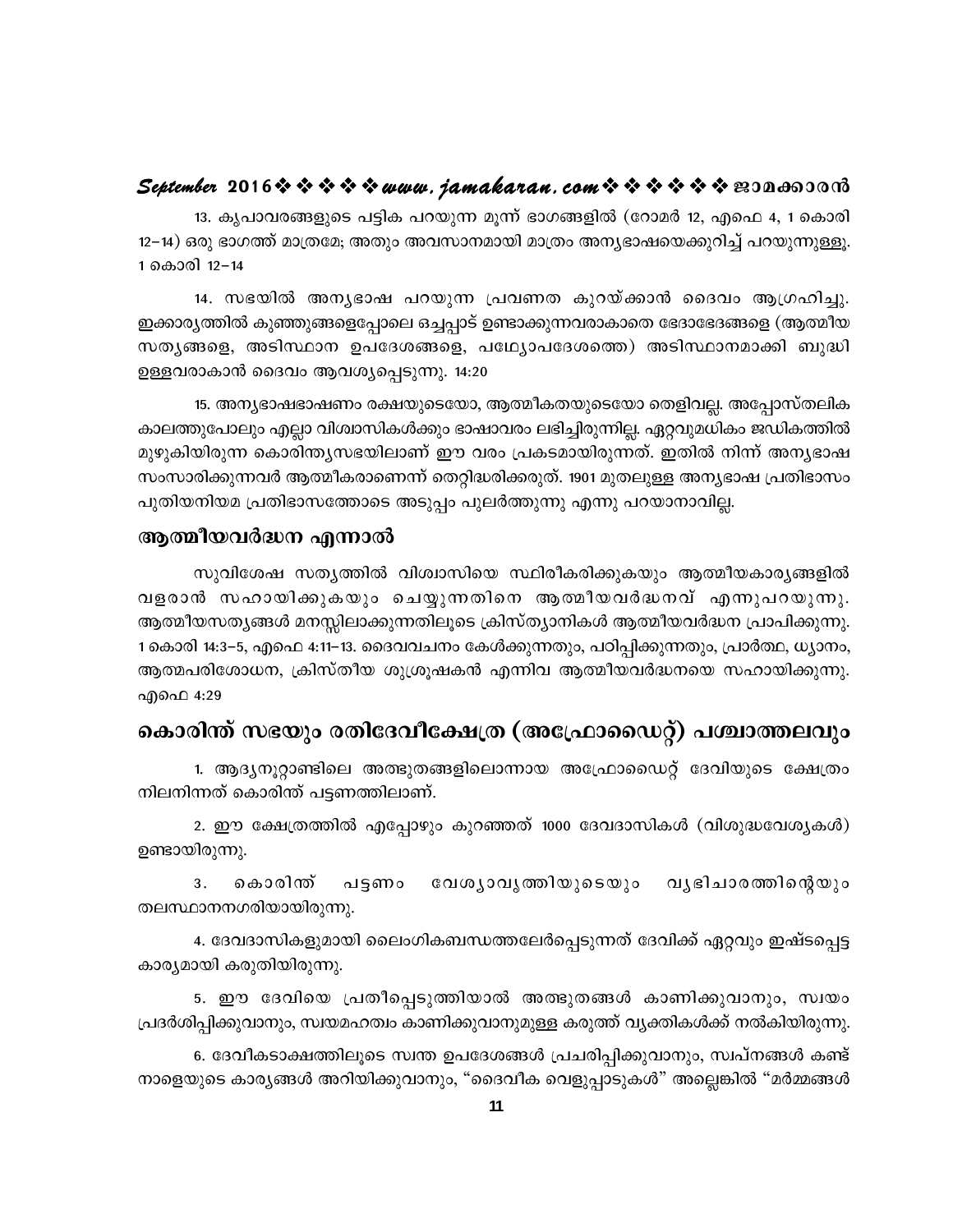#### September 2016 $\rightsquigarrow \rightsquigarrow \rightsquigarrow \rightsquigarrow uww.$ jamakaran.com $\rightsquigarrow \rightsquigarrow \rightsquigarrow \rightsquigarrow \rightsquigarrow \rightsquigarrow \text{non}$

എന്ന പേരിൽ മനസ്സിലാകാത്ത ഭാഷയിൽ പറയുകയും വാക്കുകൾ സംസാരിച്ച് വെളിപെടുത്തി ജനങ്ങളെ വശീകരിക്കാൻ കഴിഞ്ഞിരുന്നു.

7. ഇങ്ങനെ മർമ്മങ്ങൾ സംസാരിക്കുന്നവർ പലപ്പോഴും ഹർഷോത്മമാദ സ്ഥിതിയിലെത്തിയിരുന്നു.

8. ദേവീപ്രീതിയും, കടാക്ഷവും ലഭിച്ച സിദ്ധന്മാർക്കും, ഭക്തർക്കും കൂടെപ്പിറപ്പായി കുത്തഴിഞ്ഞജീവിതം, അസൂയ, ഭിന്നത, അധികാരകൊതി എന്നിവ ഉണ്ടായിരുന്നു.

9. കാലങ്ങളായി ശീലിച്ചുപോന്ന ഈവക "സിദ്ധികളുള്ള"വരാണ് രക്ഷിക്കപ്പെട്ടു കൊരിന്ത് സഭയിലെ വിശ്വാസികളായത്. ഇവർ അനൃഭാഷയ്ക്ക് ഒന്നാംസ്ഥാനവും പ്രവചനത്തിന് രണ്ടാംസ്ഥാനവും മറ്റു വരങ്ങളെ ഇവയ്ക്ക്്പിന്നിലുമാക്കി. പക്ഷേ "പരിശുദ്ധാത്മാവ്" "അന്യഭാഷയെ" വരങ്ങളുടെ പട്ടികയിൽ അവസാനത്തേത് ആക്കി.

#### മർമ്മങ്ങൾ

പഴയനിയമകാലത്തെ ഭക്തന്മാർക്ക് മുഴുവൻ മനസ്സിലാകാതിരുന്ന സത്യങ്ങൾ പുതിയനിയമ വിശ്വാസികൾക്ക് (ശിഷ്യന്മാർക്ക് എന്നത് ഏറെ ശരി) വെളിപ്പെട്ടവയാണ് മർമ്മങ്ങൾ. റോമ 16:24,25)

മർമ്മം വെളിപ്പെട്ടാൽ പിന്നെ അവ മർമ്മമല്ല. നമുക്ക് ആവശ്യമുള്ള മർമ്മങ്ങൾ അനാവരണം ചെയ്യപ്പെട്ട് കഴിഞ്ഞു. ഇനിയും അന്യഭാഷ വഴിയായി മർമ്മങ്ങൾ വെളിപ്പെടാനില്ല.

പുതിയനിയമത്തിൽ പ്രധാനമായി 11 മർമ്മങ്ങൾ അനാവരണം ചെയ്യപ്പെടുന്നു. അവ:

```
1. മത്തായി 13:3-50
```
ദൈവരാജ്യത്തിന്റെ മർമ്മം

#### 2. 0002 11:25

കൃപായുഗത്തിൽ യിസ്രായേലിന്റെ കാഠിനൃത്തിന്റെ മർമ്മം

3. 1 കൊരി 15:51,52- 1 തെസ്സ 4:14-27

സഭായുഗത്തിൽ ജീവനോടിരിക്കുന്ന വിശുദ്ധന്മാരുടെ രൂപാന്തരവും സഭയുടെ ഉത്പ്രാപണവും എന്ന മർമ്മം.

```
4. എഫെ 1:9,10
```
ദൈവഹിതത്തിന്റെ മർമ്മം

5. എഫെ 3:1,11-6:9, കൊലോ 4:3

രക്ഷിക്കപ്പെട്ട യെഹൂദന്മാരും യവനന്മാരും ചേർന്നുള്ള ക്രിസ്തുവിന്റെ ശരീരമായ സഭ എന്ന മർമ്മം

6. എഫെ 5:28-32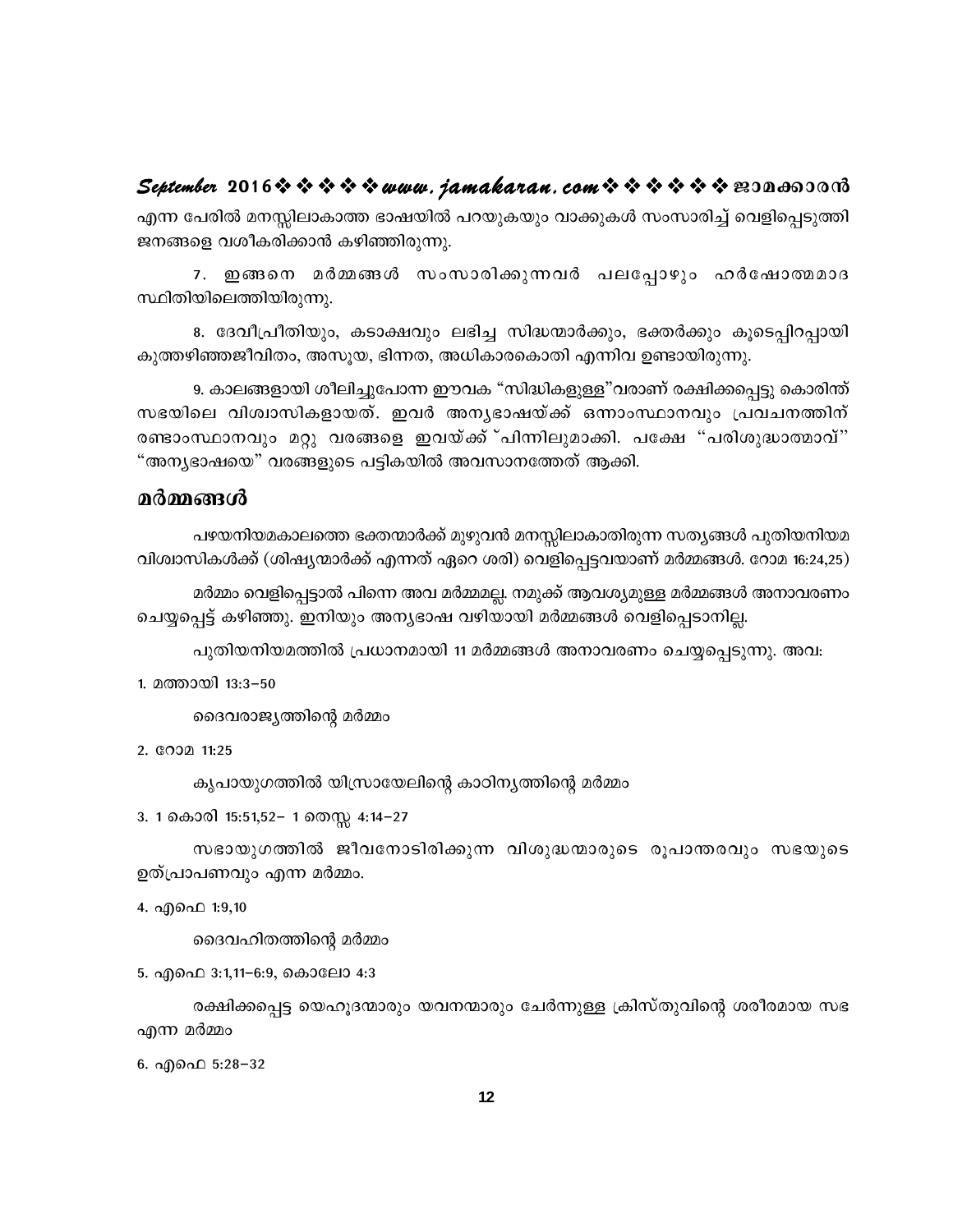#### September 2016 $\rightsquigarrow \rightsquigarrow \rightsquigarrow \rightsquigarrow uww.$ jamakaran.com $\rightsquigarrow \rightsquigarrow \rightsquigarrow \rightsquigarrow \rightsquigarrow \rightsquigarrow \text{nonnon}$

ക്രിസ്തുവിന്റെ മണവാട്ടി സഭ എന്ന മർമ്മം

7. കൊലോ 1:26,27- ഗലാ 2:20

മഹത്വത്തിന്റെ പ്രത്യാശയായ ക്രിസ്തു നമ്മിൽ സ്ഥിതിചെയ്യുന്നു എന്ന മർമ്മം

8. കൊലോ 2:2,9-1 കൊരി2:7, 1 തിമൊ 3:16

ക്രിസ്തുവിന്റെ ജഡധാരണ മർമ്മം

9. 2 തെസ്സ 2:7

അധർമ്മത്തിന്റെ മർമ്മം

10. വെളി 1:20

ഏഴു നക്ഷത്രത്തിന്റെ മർമ്മം

11. വെളി 17 :5,7

മഹതിയാം ബാബിലോൺ എന്ന മർമ്മം

ഇത്രയും കാരൃങ്ങളുടെ വിവരണത്തിൽ നിന്നും, വിശദീകരണത്തിൽ നിന്നും പശ്ചാത്തലത്തിൽ നിന്നും 14–ാം അദ്ധ്യായം ചിന്തിക്കാം. പുതിയനിയമ–സുവിശേഷവും, ലേഖനങ്ങളും, വെളിപ്പാടും രചിക്കപ്പെടുമ്പോൾ ഇന്ന് നമ്മുടെ കൈകളിലുള്ള പുതിയനിയമം ക്രോഡീകരിക്കപ്പെട്ടിട്ടില്ല എന്നോർക്കണം. അന്ന് കോഴി തന്റെ കുഞ്ഞുങ്ങളെ ചിറകടിമേൽ ചേർത്ത് ആഹാരം കൊടുത്തതുപോലെ സഭയുടെ ശൈശവപ്രായത്തിൽ പരിശുദ്ധാത്മാവ് പ്രത്യേകരീതിയിൽ അറിവും, ബുദ്ധിയും, പ്രായോഗികജഞാനവും, വെളിപ്പാടുകളും നല്കിയിരുന്നു. അവ അങ്ങനെതന്നെ ഇന്നും തുടരണം എന്ന് നാം ആഗ്രഹിക്കാൻ പാടില്ല. കാരണം, വർഷം രണ്ടായിരം കഴിഞ്ഞു. സഭ ശൈശവപ്രായ സംസാരത്തിൽ നിന്ന്, ചിന്തയിൽ നിന്നും വളർന്ന് പുരുഷപ്രായത്തിലായി (വിവാഹം നിശ്ചയം ചെയ്ത കനൃകയായി), ഉത്തരവാദിത്തമുള്ള മണവാട്ടിയായതിനാൽ ശൈശവപ്രായ നിരുപണങ്ങളും, സംസാരവും, ചിന്തകളും തൃജിച്ച് കളയണം. 1 കൊരി 13:11. വിജാതീയ പശ്ചാത്തലമുള്ള കൊരിന്ത് സഭയിൽ രക്ഷിക്കപ്പെടുന്നത് മുമ്പ് പരിചയിച്ച് പോയ പലകാരൃങ്ങളും അതേപടി പകർത്താൻ ആ സഭാവിശ്വാസികൾ ആഗ്രഹിച്ചു. അതിന് പൗലോസിലൂടെ ദൈവാത്മാവ് തന്റെ ക്രമം ഉരുവാക്കുകയാണ്. ഇങ്ങനെയൊരു ക്രമമില്ലായ്മ കുത്തഴിഞ്ഞ വൃവസ്ഥ, വരങ്ങളുടെ താരതമൃവിവേചനമില്ലായ്മ തുടങ്ങി ഒന്നും മറ്റൊരു സഭയിലും ഇല്ലായിരുന്നു.

അതുകൊണ്ടാണ് ഈ വിഷയം പുതിയ നിയമത്തിന്റെ മറ്റൊരു ഭാഗത്തും സുചനയായോ വിശദീകരണമായിട്ടോ ചർച്ചയായിട്ടോ വരാത്തത്. ഇന്ന് പെന്തകോസ്തു കരുതുന്നതുപോലെ അന്യഭാഷ അത്യാവശ്യകാര്യമായിരുന്നെങ്കിൽ അപ്പോസ്തലിക അടിസ്ഥാന ഉപദേശത്തിലോ അ.പ്ര 2:37–42, ലേഖനങ്ങളിലോ, കൃപായുഗം മുഴുവനുമുള്ള സഭയ്ക്കുള്ള കർത്താവിന്റെ ദൂതുകളിലോ (വെളി 2,3 അദ്ധ്യായങ്ങൾ) ഈ വിഷയം പരാമർശിക്കുമായിരുന്നു. കല്പനയായി നല്കുമായിരുന്നു.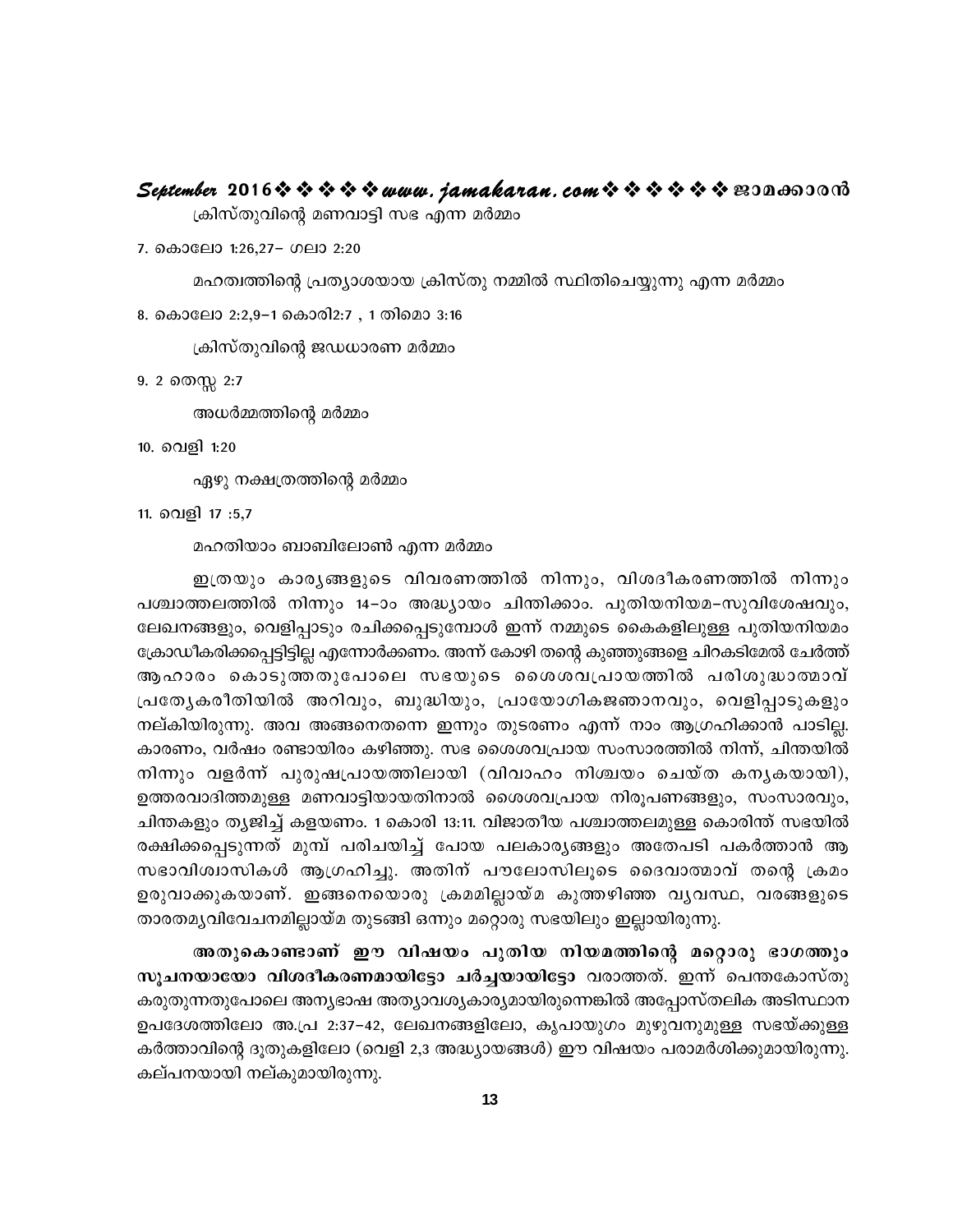#### September 2016 $\rightsquigarrow \rightsquigarrow \rightsquigarrow \rightsquigarrow uww.$ jamakaran.com $\rightsquigarrow \rightsquigarrow \rightsquigarrow \rightsquigarrow \rightsquigarrow \rightsquigarrow \text{non}$

കൊരിന്ത്യസഭയിൽ 3 വിധത്തിലുള്ള അന്യഭാഷാഭാഷണങ്ങളുണ്ടായിരുന്നു. അവ:

1. പുതിയനിയമം ക്രോഡീകരിക്കപ്പെടാത്ത അന്നാളുകളിൽ ദൈവത്തിന്റെ അരുളപ്പാടുകൾ നല്കാൻ വരമായി നല്കപ്പെട്ട അന്യഭാഷ

2. ഹർഷോന്മാദ ഭാഷണങ്ങൾ

3. കൃത്രിമ അനുകരണഭാഷണങ്ങൾ

ഇവയിൽ ശരിയേത് തെറ്റേത് എന്ന് അറിയിക്കാനും, അനൃഭാഷാഭാഷണം ക്രമപ്പെടുത്തുവാനും, തെറ്റായവ നിറുത്തുവാനുമാണ് നീണ്ട 3 അദ്ധ്യായങ്ങൾ പരിശുദ്ധാത്മാവ് ചെലവഴിച്ചത്.

പുതിയനിയമ തുടക്കനാളുകളിൽ രണ്ട് രീതിയിൽ അനൃഭാഷയിലൂടെ ദൈവം സംസാരിച്ചിരുന്നു.

1. അറിയപ്പെട്ട മാനുഷിക ഭാഷകളിൽ – ഉദാ: അപ്പോ.പ്ര. 2–ാം അദ്ധ്യായം

2. മനുഷ്യന് മനസ്സിലാക്കാനാകാത്ത ഭാഷയിലൂടെ – ഉദാ: 1 കൊരി 14–ാം അദ്ധ്യായം

14:2 ൽ ആത്മാവിൽ പ്രാർത്ഥിക്കുമ്പോൾ അപേക്ഷകനും ദൈവവും തമ്മിലുള്ള ഇടപെടലുകൾ വിവരിക്കുന്നു. പ്രാർത്ഥിക്കുമ്പോൾ ഹൃദയരഹസ്യങ്ങൾ വെളിപ്പെടുത്തുന്ന ദൈവം സ്വയംശോധന ചെയ്ത് ദൈവത്തോടും മറ്റുള്ളവരോടും നിരപ്പ് പ്രാപിക്കാൻ വേണ്ട സഹായം ചെയ്യുന്നു. അപ്പോൾ സഭയ്ക്ക് ആവശ്യമായ ദൂത്, വെളിപ്പാട് എന്നിവ അക്കാലത്ത് പകരപ്പെട്ടിരുന്നു. കാരണം, പുതിയനിമയത്തിന്റെ കൂട്ടിച്ചേർക്കൽ അനുഭവമല്ലാതിരുന്നതിനാൽ അത് അത്യാവശ്യമായിരുന്നു. നമ്മെ വെളിപ്പെടുത്തിയ മർമ്മങ്ങൾ വ്യാഖ്യാന സഭയ്ക്ക് വിശദീകരിച്ച് അഭിവൃദ്ധി നല്കിയിരുന്നു.

ഇവിടെ പ്രത്യേകം ശ്രദ്ധിക്കേണ്ട കാര്യം: അന്യഭാഷ സംസാരിച്ച വ്യക്തിയുടെ ഭാഷണം അടുത്തിരുന്ന വ്യക്തിപോലും അറിഞ്ഞിരുന്നില്ല എന്നതാണ്. (ആരും തിരിച്ചറിയുന്നില്ലല്ലോ). ഇക്കാലത്ത് അന്യഭാഷയുടെ പേരിൽ നടക്കുന്ന കുത്തുകൾക്കും ദൈവാത്മാവ് അക്കാലത്ത് അനുവദിച്ച വ്യവസ്ഥയും തമ്മിൽ അജഗജാന്തരമുണ്ട്.

പ്രാർത്ഥനയിലൂടെ സ്വയം ആത്മീയ അഭിവൃദ്ധിയും വ്യാഖ്യാനത്തിലൂടെ സഭയുടെ ആത്മീയ അഭിവൃദ്ധിയും നടന്നിരുന്നു.

14:5 "നിങ്ങൾ എല്ലാവരും അന്യഭാഷകളിൽ സംസാരിക്കണം എന്നു…." 14:2 ൽ "അന്യഭാഷ" എന്നു പറഞ്ഞ അപ്പോ.പൗലോസ് ഇവിടെ "ഭാഷകളിൽ" എന്ന് പറയുന്ന വൃത്യാസം ശ്രദ്ധിച്ചുവോ. ഇവിടെ പറയുന്ന ഭാഷകൾ അറിയപ്പെടുന്ന, കൊരിന്ത് സഭയിൽ സംസാരിച്ചിരുന്ന 14 ലധികം ഭാഷകളാണ്. തനിക്ക് ലഭിച്ച താലന്തിലൂടെയോ, ദൈവാത്മസഹായത്താലോ 'ഭാഷകൻ' പഠിക്കുന്നത് അന്യോന്യ ബന്ധത്തിനും, സുവിശേഷം പങ്കുവെയ്ക്കുന്നിതനും, ആത്മീയ അഭിവൃദ്ധിക്കും, ദൈവരാജൃവൃാപ്തിക്കും, ദൈവനാമ മഹത്വത്തിനും, വിശ്വാസ വിശ്വപൗരനായിത്തീരുന്നതിനും സഹായിക്കും.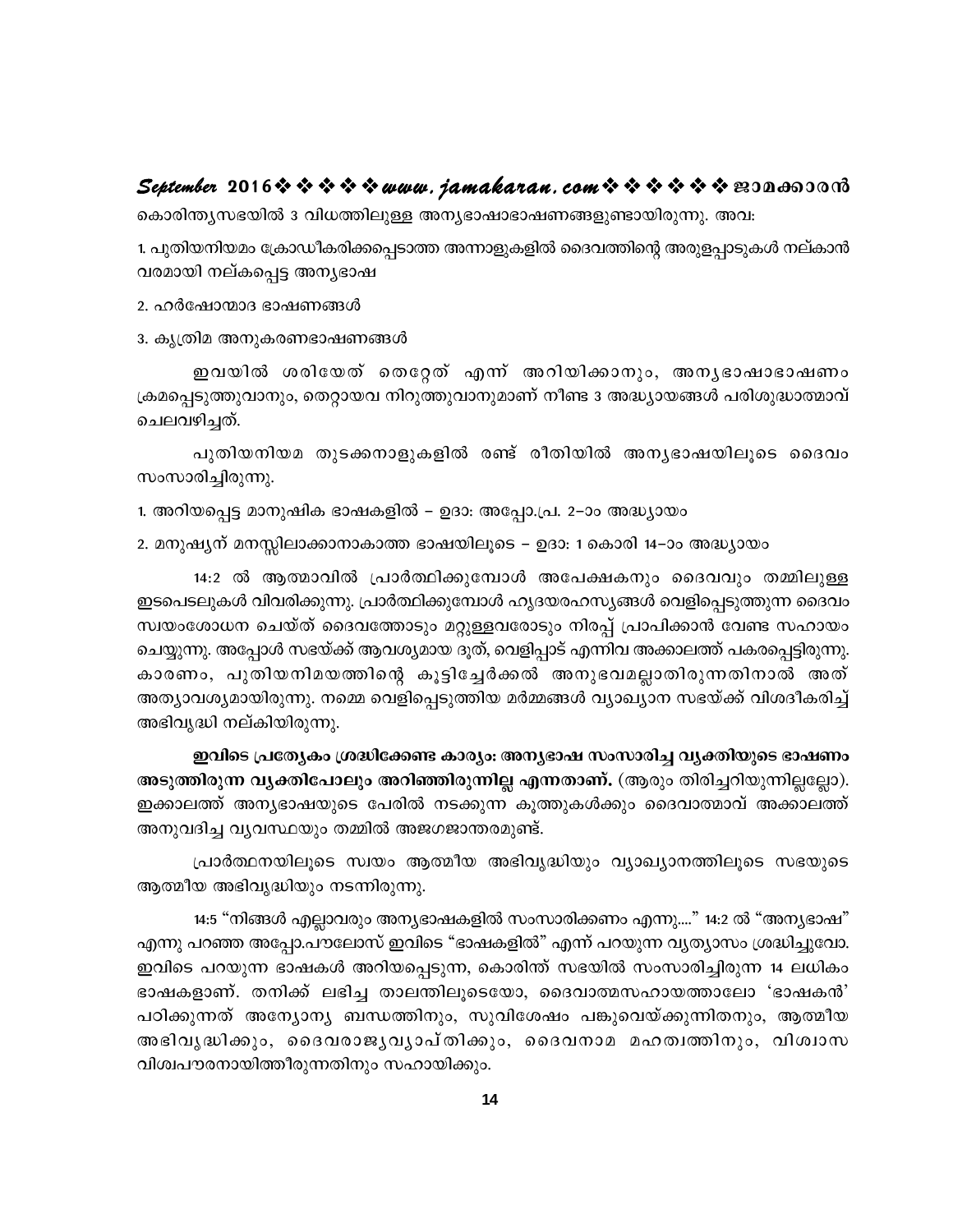എന്റെ വായനക്കാരായ നിങ്ങൾ ഓരോരുത്തരും ദൈവാത്മസഹായത്താൽ **'അധികം** ഭാഷകൾ' പഠിച്ച് ദൈവവേലയിൽ വളർന്നുവരണം. കൊരിന്ത് സഭയിൽ 'ബഹുഭാഷസങ്കലന' ജനങ്ങൾ ഉള്ളതിനാൽ കൊരിന്ത് സഭയ്ക്ക് മാത്രമായി ഈ നിർദ്ദേശം ദൈവാത്മാവ് നല്കി.

ഇത്രയും വാകൃങ്ങളുടെ (വാകൃം 1-6) വെളിച്ചത്തിൽ അനൃഭാഷ അല്ലെങ്കിൽ അന്യഭാഷകൾ ഏതായാലും അതിന് ഒരു ഒഴുക്ക്, ക്രമം ഉണ്ടായിരുന്നു. അവ അപശബ്ദങ്ങളോ, പുലമ്പലുകളോ ആയിരുന്നില്ല.

ഇന്ന് "ചക്രശ്രീ-ബക്ര-ശങ്കര-ബല" തുടങ്ങിയ വാക്കുകൾ ആവർത്തിച്ച് പറഞ്ഞാൽ അത് വചനം പറയുന്ന, ബൈബിൾ പഠിപ്പിക്കുന്ന, ദൈവാത്മാവ് നല്കുന്ന അന്യഭാഷയേയല്ല. വായനക്കാരായ നിങ്ങളുടെ നാവിൻ തുമ്പിൽ നിന്ന് ഇതുപോലൊരു വാക്കോ, വാക്കുകളോ, ശബ്ദങ്ങളോ വന്നിട്ടുണ്ടോ? നിങ്ങളുടെ ജീവിതപങ്കാളിയോടോ മക്കളോടോ ചോദിക്കുക. പ്രാർത്ഥിക്കുമ്പോൾ മൊബൈലിൽ റിക്കോർഡ് ചെയ്ത് വീണ്ടും കേട്ടുനോക്കുക. ദൈവവചനവുമായി അവ താരതമ്യം ചെയ്യുക. ദൈവാത്മാവ് നിങ്ങളെ സഹായിക്കട്ടെ.

പെന്തകോസ്ത് പ്രസ്ഥാനത്തിലെ എന്റെ വായനക്കാരോട് ഒരു അഭ്യർത്ഥന: നമ്മുടെ വാഴ്ത്തപ്പെട്ട കർത്താവോ, അപ്പോസ്തലന്മാരോ, സഭാപിതാക്കന്മാരോ, ബൈബിൾ കാനോനീകരണത്തിന് മുഖാന്തിരമാക്കിയ ശ്രേഷ്ഠദാസന്മാരോ, എല്ലാവരും തന്നെ തങ്ങളുടെ മാതൃഭാഷകളിലാണ് പ്രാർത്ഥിച്ചത്. വീണ്ടും ശ്രദ്ധിക്കുക. വെളിപ്പാട് പുസ്തകം രചിച്ച അപ്പോ. യോഹന്നാൻ പോലും പത്മോസ് ദ്വീപിൽ വച്ചും, ആത്മവിവശതയിൽ മദ്ധ്യാകാശ മണിയറയിലും, സ്വർഗ്ഗത്തിന്റെ വിവിധഭാഗങ്ങളിൽ വച്ചും പ്രാർത്ഥിച്ചത് – തന്റെ മാതൃഭാഷയിലാണ്. മാതൃഭാഷയിൽ പ്രാർത്ഥിക്കുന്ന സന്തോഷം മറ്റൊരു ഭാഷയിൽ സംസാരിച്ചാലും കിട്ടില്ല.

14:6 നമ്മുടെ സംഭാഷണമോ, പ്രാർത്ഥനയോ, ദൂതുകളോ ഏതായിരുന്നാലും മറ്റുള്ളവർക്ക് മനസ്സിലാകുന്ന ഭാഷയിൽ സംസാരിച്ചാലേ പ്രയോജനമുള്ളൂ.

#### തുടർന്നുവായിക്കുക:

14:7–10 "കുഴൽ, വീണ എന്നിങ്ങനെ നാദം കൊടുക്കുന്ന നിർജ്ജീവ സാധനങ്ങൾ തന്നെയും നാദഭേദം കാണിക്കാഞ്ഞാൽ ഊതിയതോ, മീട്ടിയതോ കൊടുത്താൽ പടയ്ക്ക് ആർ ഒരുങ്ങും? അതുപോലെ നിങ്ങളും നാവുകൊണ്ട് തെളിവായ വാക്ക് ഉച്ചരിക്കാഞ്ഞാൽ സംസാരിക്കുന്നത് എന്തെന്ന് എങ്ങനെ അറിയും? നിങ്ങൾ കാറ്റിനോടു സംസാരിക്കുന്നവർ ആകുമല്ലോ? ലോകത്തിൽ വിവിധ ഭാഷകൾ അനവധി ഉണ്ട്; അവയിൽ ഒന്നും തെളിവില്ലാത്തതല്ല."

ഇത്രയും തെളിവായിട്ടും, വൃക്തമായിട്ടും ദൈവാത്മാവ് സംസാരിച്ച ശേഷവും പ്രാർത്ഥനയിലും, യോഗങ്ങളിലും ശുശ്രൂഷകളിലും അപശബ്ദങ്ങളും, പുലമ്പലുകളും നടത്തി ദൈവാത്മാവ് സംസാരിപ്പിച്ചു എന്ന് കള്ളം പറഞ്ഞാൽ ഇത് ദൈവത്തിനെതിരെയുള്ള നിന്ദയാണ്. സൂക്ഷിക്കുക! ഞാൻ പരിശുദ്ധാത്മാവിന്റെ ശത്രുവല്ല; ബൈബിൾ പറയുന്ന, പഠിപ്പിക്കുന്ന പരിശുദ്ധാത്മാവ് പ്രാപിച്ച വിശ്വാസിയാണ്.

#### \*\*\*\*\*\*\*\*\*\*\*\*\*\*\*\*\*\*\*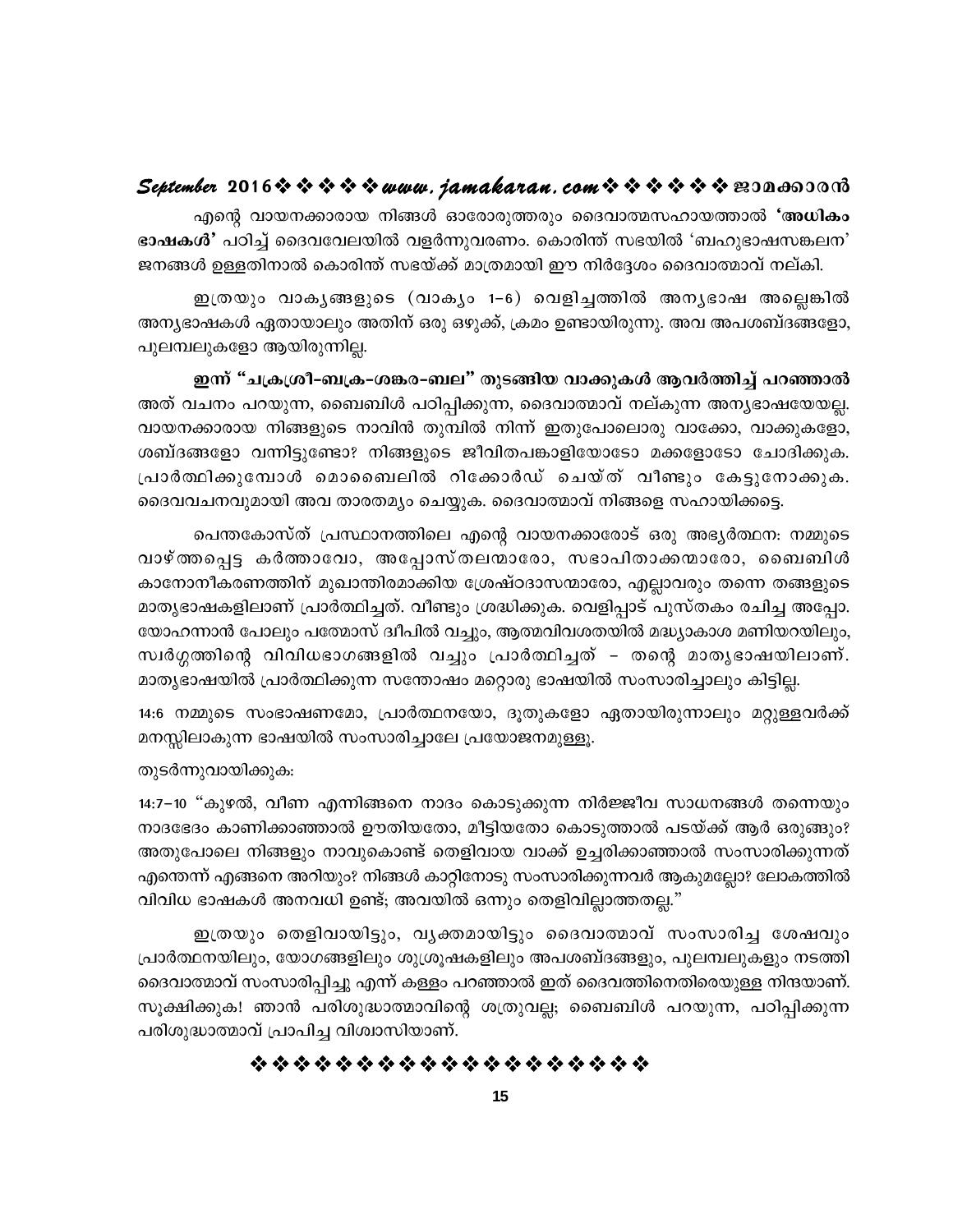# ചോദ്യം – ഉത്തരം

 $G_{\Delta}10$ ദ $\zeta$ o : താങ്കൾ ജാമക്കാരനിൽ എഴുതിയതുപോലെ യഥാർത്ഥമായ അന $\zeta$ ഭാഷ സംസാരിക്കുന്ന ദൈവദാസന്മാർ ഇല്ലേ?

**ഉത്തരാ** : പരിശുദ്ധാത്മ നിറവിന്റെ അടയാളം അന്യഭാഷയല്ല. വചനം നല്കുന്ന ക്രമമനുസരിച്ച് അന്യഭാഷ സംസാരിക്കുന്ന, സഭയിൽ സംസാരിപ്പിക്കുന്ന ഒരു ദൈവദാസനെയെങ്കിലും കാണിച്ച് തരൂ.

ലേിോ3്യാ : താങ്കളുടെ 'ജാമക്കാരൻ' മാസികാ ശുശ്രൂഷയുടെ ചെലവുകൾക്കായി ഇന്നാൾവരെ കാണിക്ക/കൂട്ടായ്മ ചോദിച്ചിട്ടില്ല എന്ന് ഞങ്ങൾക്കറിയാം. ചെലവുകൾ എങ്ങനെ നടത്തപ്പെടുന്നു? ഇതിന്റെ രഹസൃമെന്ത്? താങ്കളുടെ 5 ബാങ്ക് അക്കൗണ്ട് വിവരങ്ങൾ മാസാമാസം പ്രസിദ്ധീകരിക്കുന്നു. ഇത് indirect ആയി സാമ്പത്തികസഹായം ആവശ്യപ്പെടുന്നതല്ലേ?

 $\mathbf{\Omega}$ ത്ത $\mathbf{\Omega}$ രാ $\mathbf{\Omega}$ ാദേവം എന്നെ ഏല്പിച്ച ശുശ്രൂഷയിലോ, എന്റെ ആത്മമണവാളനായ ക്രിസ്തുവിനോടുള്ള ഈ സൗഭാഗൃജീവിതത്തിലോ രഹസ്യങ്ങൾ ഒന്നുംതന്നെയില്ല. ഒരു ശുശ്രൂഷകന് രഹസ്യജീവിതം പാടില്ല എന്നും, എപ്പോഴും തുറന്ന പുസ്തകം പോലെ ഇരിക്കണമെന്നും ഞാൻ ആഗ്രഹിക്കുന്നു.

എന്റെ ശുശ്രൂഷകളും, മാസികാ ശുശ്രൂഷകളും എങ്ങനെ നടക്കുന്നു, സാമ്പത്തിക സഹായം ആവശ്യപ്പെടാതെ തന്നെ വിശ്വാസികൾ എങ്ങനെ സഹായിക്കുന്നു എന്നും വർഷത്തിലൊരിക്കൽ ജാമക്കാരനിൽ പ്രസിദ്ധീകരിക്കുന്നുണ്ടല്ലോ.

അതു വീണ്ടും എഴുതിയാൽ അതുതന്നെ Indirect fundaradising എന്ന് നിങ്ങൾ പറയും. വിശദവിവരങ്ങൾക്കായി പഴയ ലക്കങ്ങൾ നോക്കുക.

ജാമക്കാരന് പുതിയ വായനക്കാർ ആഴ്ചതോറും മാസംതോറും വർദ്ധിച്ചുകൊണ്ടിരുന്നു.

പുതുതായി വായനക്കാരായി ചേരുമ്പോൾ ബാങ്ക് A/c details തരു എന്ന് നിരന്തരം ചോദിച്ചുകൊണ്ടേയിരിക്കുന്നു. ഓരോരുത്തർക്കും വ്യക്തിപരമായി മറുപടി നല്കാനാകാത്തിനാൽ വർഷത്തിന് 2 അല്ലെങ്കിൽ 3 തവണ മാസികയിൽ  $A/c$  details പ്രസിദ്ധീകരിക്കും.

പക്ഷേ ഒരു സ്ഥലത്തിലെങ്കിലും സാമ്പത്തിക കുട്ടായ്മ അയയ്ക്കുക എന്നു പ്രസംഗിച്ചതോ, എഴുതിയതോ ചുണ്ടികാണിക്കാനാകുമോ?

M.O വഴിയായി കുട്ടായ്മ അയച്ചാൽ കമ്മീഷൻ ചാർജ് അധികമാണ്. ചെലവ് കുറക്കാൻ ബാങ്കുകളുടെ ഓൺലൈൻ വഴിയായി അയക്കാം. മാത്രമല്ല ബാങ്കുകളിൽ ഒരു മണിക്കൂറിനകമോ, അന്നേ ദിവസമോ (within India) വന്നു ചേരുന്നു.

എന്റെ A/c details അയക്കുന്നത് എനിക്ക് ഇഷ്ടമില്ല. പക്ഷേ നിങ്ങൾ ഇഷ്ടമെങ്കിൽ എന്റെ സ്ഥലമായ സേലത്ത് വന്ന് ബാങ്കുകാർ കണ്ടുപിടിച്ച് എന്റെ  $A/c$   $\mathrm{No}$ 's കണ്ടെത്തി പണം നിക്ഷേപിച്ച് പോകുക എന്ന് പറഞ്ഞാൽ നിങ്ങൾക്കു ഇഷ്ടമാകുമോ?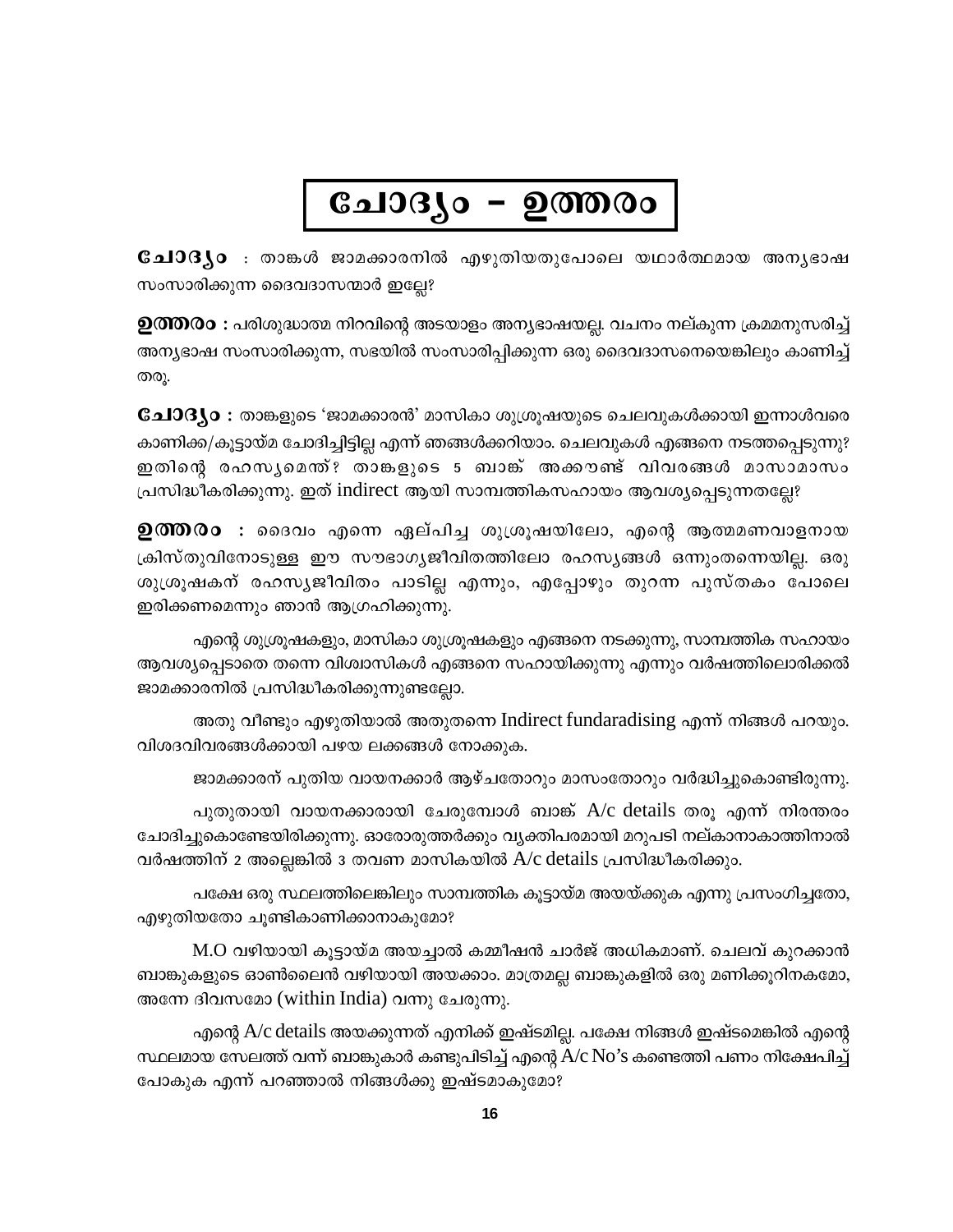#### September 2016 $\rightsquigarrow \rightsquigarrow \rightsquigarrow \rightsquigarrow uww.$ jamakaran.com $\rightsquigarrow \rightsquigarrow \rightsquigarrow \rightsquigarrow \rightsquigarrow \rightsquigarrow \text{non}$

പിന്നെ, Bank A/c details മാസാമാസം പ്രസിദ്ധീകരിക്കുന്നു എന്നെഴുതിയത് തെറ്റെന്ന് സ്നേഹത്തോടെ ഓർമ്മിപ്പിക്കട്ടെ.

ദൈവനാമമഹത്വത്തിനായി പറയട്ടെ, കഴിഞ്ഞ 47 വർഷങ്ങളായി ദൈവാത്മാവ് പ്രേരിപ്പിച്ച് ഓരോരുത്തരും തങ്ങളുടെ കൂട്ടായ്മകൾ നല്കി. ഇനിയും കർത്താവ് നടത്തും. അവിടുത്തെ തിരുനാമം വാഴ്ത്തപ്പെടട്ടെ.

ലേി3ൃo : താങ്കൾ, പെന്തകോസ്തുകാർക്ക് ആത്മഭാരം ഇല്ലെന്നും, ഇതുവരെ യേശുവിനെ കേട്ടിട്ടില്ലാത്ത സ്ഥലങ്ങളിൽ മർത്തോമാ, സി.എസ്.ഐ ചർച്ചുകളൊഴികെ പെന്തകോസ്തുകാർ പോയിട്ടില്ലെന്നും പ്രസംഗിച്ചല്ലോ. അത് തെറ്റ്. പെന്തകോസ്തു സഭകളും മിഷണറികളെ ആദരിക്കുന്നു.

 $\mathbf{\Omega}$ **ന്നറിറ :** താങ്കളുടെ ചോദൃത്തിന് നന്ദി. ഒരു കാര്യം ആദ്യമെ പറയട്ടെ, മിഷണറികളെ ആദരിക്കുന്നത് വേറെ, മിഷണറികളായി ശുശ്രുഷചെയ്യുന്നതും വേറെ.

മാർത്തോമാ, സി.എസ്.ഐ ചർച്ചിൽ രക്ഷിക്കപ്പെട്ട്, പ്രാർത്ഥനാഗ്രൂപ്പുകളിൽ ചേർന്ന് പ്രാർത്ഥിച്ച്, മിഷനുകളിൽ ചേർന്ന് ട്രയിനിംഗ് എടുത്തശേഷം ആത്മഭാരത്തോടും, കണ്ണുനീരോടും പോകുന്നവരാണ് അവർ. അങ്ങനെ പോകുന്നവർ മിഷൻ ഫീൽഡുകളിലെ കഷ്ടങ്ങളെ, കുറവുകളെ, അടിയന്തിര ഘട്ടങ്ങളിൽ വൈദ്യശുശ്രൂഷയ്ക്കുപോലും നിർവ്വാഹമില്ലാതെ ഒറ്റപ്പെട്ട്, ദൈവത്തെ മാത്രം നോക്കി ദൈവീക വിടുതൽ പ്രാപിക്കുന്നുണ്ടല്ലോ അങ്ങനെയുള്ള മിഷണറിമാരുടെ വിശ്വാസം എത്ര മഹത്തരം.

ചുരുക്കം ചില പെന്തകോസ്തു സഭകളാണ് വിദുരസ്ഥലങ്ങളിലെ വനങ്ങൾക്കിടയിൽ മിഷണറികളെ ആദരിക്കുന്നത്. അതും തുടർച്ചയായി ക്രമമായി അയക്കുകയില്ല.

അനൃഭാഷ സംസാരിക്കുന്ന ബ്രദർ.അഗസ്റ്റിൻ ജെപകുമാർ നയിക്കുന്ന G.E.M.S മിഷണറികളെപ്പോലും പെന്തകോസ്ത് സഭകൾ ആദരിക്കുന്നില്ല. കാരണം ബ്രദർ.അഗസ്റ്റിൻ ജെപകുമാർ അവർകൾ അന്യഭാഷ എന്ന പേരിൽ അപശബ്ദമുണ്ടാക്കുന്ന പെന്തകോസ്തു സഭകളുടെ സാക്ഷ്യമില്ലായ്മയെ യോഗത്തിൽ വീറോടും വാശിയോടും വിളിച്ചുപറയുന്നു. അതിനാൽ പെന്തകോസ്തുകാർക്ക് അദ്ദേഹത്തോട് കടുത്ത നീരസം. അദ്ദേഹം സത്യംതന്നെ സംസാരിക്കുന്നു. നമ്മുടെ തെറ്റുകളെ തിരുത്താം എന്നില്ല.

തമിഴ്നാട്ടിലെ തുത്തുക്കുടി ജില്ല നാലുമാവടി എന്ന സ്ഥലം ആസ്ഥാനമാക്കി പ്രവർത്തിച്ചുവരുന്ന Jesus Redeems Ministeries ന്റെ തലവൻ ബ്രദർ. മോഹൻ സി. ലാസറസിനെയും അദ്ദേഹത്തിന്റെ തെറ്റായ ഉപദേശങ്ങളെയും, തെറ്റായ പ്രവചനങ്ങളെയും വിമർശിക്കുന്നതിനാൽ ആ ministeries ഉം GEMS മിഷണറി പ്രവർത്തനങ്ങളെ ആദരിക്കുന്നില്ല.

\* ഒരിക്കൽ Rev.Dr.Thodre Williams ന്റെ അടുക്കൽ ഒരു യുവാവ് വന്ന് തന്നെ മിഷണറിയായി അംഗീകരിച്ച് താങ്കളുടെ മിഷനിൽ ചേർക്കണമെന്ന് അപേക്ഷ കൊടുത്തു. ആ യുവാവിനെ IEM ന്റെ missionary training നും അയച്ചു.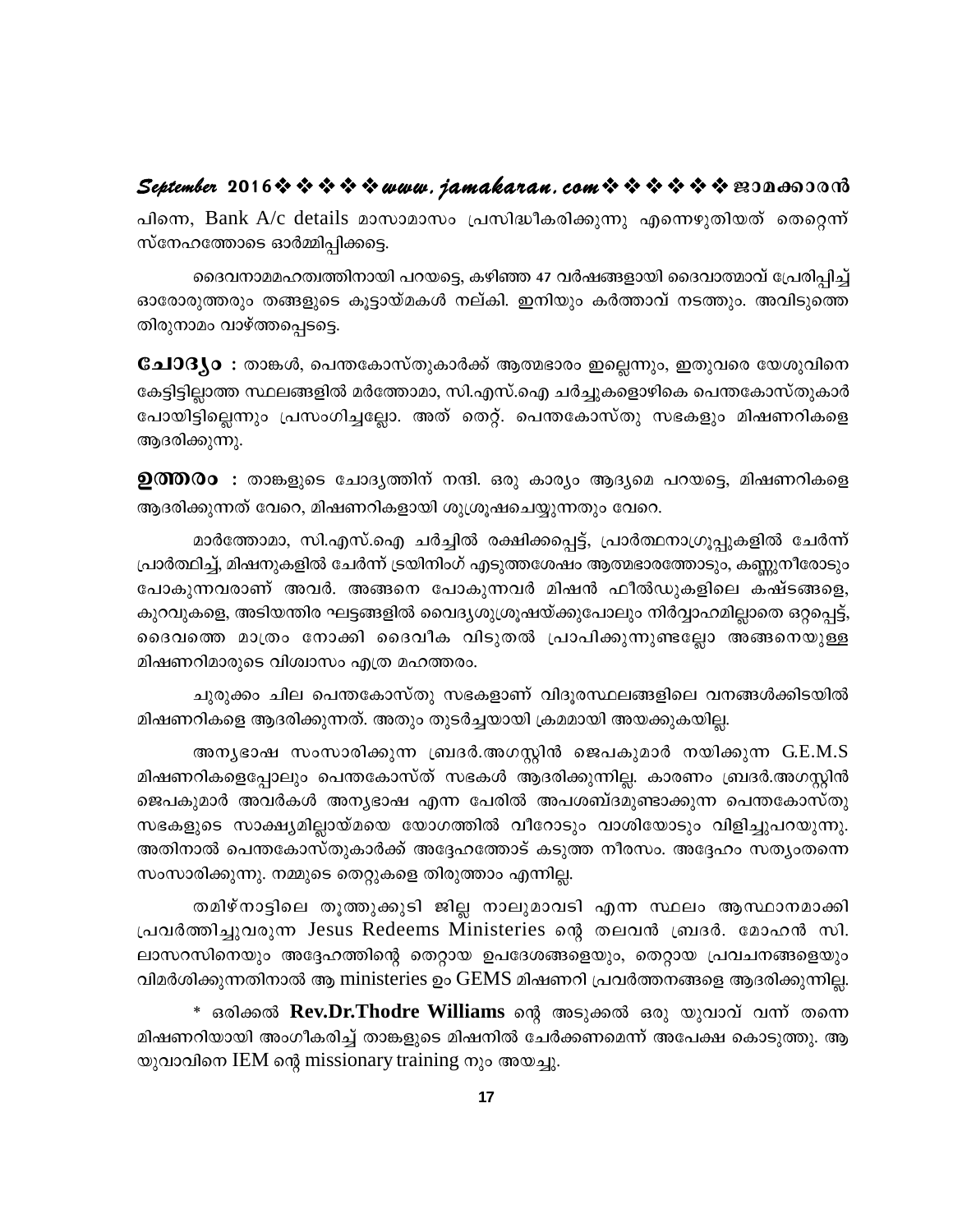#### September 2016※※※※※www.jamakaran.com※※※※※※20066000

ട്രയിനിംഗ് പൂർത്തിയാക്കിയ മിഷണറികൾക്കായി ഒരു യോഗം ക്രമീകരിച്ചിരുന്നു. അതിൽ Dr.Theodrie Williams പ്രസംഗിച്ചു. യോഗാനന്തരം ആ യുവാവ് പ്രാർത്ഥിക്കാൻ Dr.Theodre Williams ന്റെ അടുക്കലെത്തി. അവനിപ്രകാരം പറഞ്ഞു. "അണ്ണൻ, ചില ആഴ്ചകളായി എന്റെ ശുശ്രൂഷയെക്കുറിച്ച് ഒരേ കുഴപ്പമായിരിക്കുന്നു. ഞാൻ എം.എ പഠിച്ചിരിക്കുന്നു. എന്റെ പഠത്തിനനുയോജ്യമായ പണി ഗൾഫ് നാട്ടിലുള്ള ബന്ധുക്കൾ വഴി അറിഞ്ഞു. ബന്ധുക്കൾ പാസ്പോർട്ട് എടുക്കാനും ജോലിയിൽച്ചേരാനും നിർബന്ധിക്കുന്നു. എന്റെ മനസ്സ് കുഴങ്ങിയിരിക്കുന്നു. ഞാൻ ഗൾഫിലെ ജോലിയിൽച്ചേർന്നാൽ കൈനിറയെ ശബളം കിട്ടും. ജോലിയിൽ കയറിയ ആദ്യമാസം മുതൽതന്നെ 8 മിഷണറിമാരെ മാസംതോറും ആദരിക്കാനാകും. ഞാനൊരുവനായി മിഷണറിയായി പോകുന്നതിനേക്കാൾ 8 പേരെ മിഷണറിയായി അയിക്കുന്നതല്ലേ നല്ലത്. ഒരു വർഷത്തിൽ 12 മിഷണറികളെ വരെ അയക്കാനുള്ള വരുമാനം എനിക്കുണ്ടാകും. എന്റെ മാതാപിതാക്കളും ഇത് നല്ലത് എന്നു പറയുന്നു. ഞാനെന്ത് ചെയ്യണം?"

Dr.Theodre Williams ഇപ്രകാരം പറഞ്ഞു : "അനുജാ, രണ്ട് വർഷങ്ങൾക്കുമുമ്പ് ഇതുപോലൊരു യോഗത്തിൽ നിന്റെ തീരുമാനം എന്തായിരുന്നു? "കർത്താവേ എന്നെ അയക്കേണമേ" എന്നായിരുന്നല്ലോ? ഇപ്പോൾ "അവരെ അയക്കേണമേ" എന്ന പുതിയ പദ്ധതി എങ്ങനെ മനസ്സിൽ വന്നു? ദൈവത്തിന് നിന്നെയാണ് വേണ്ടത്. നിന്റെ സാമ്പത്തിക രണ്ടാമതാണ്. 30 മിഷണറികളെ വരെ നിനക്ക് ആദരിക്കാൻ കഴിഞ്ഞെന്നിരിക്കട്ടെ, അത് നിനക്കും, നിന്റെ മാതാപിതാക്കൾക്കും, ബന്ധുജനങ്ങൾക്കും നന്നായി തോന്നും. പക്ഷേ, കർത്താവിനോ? ദൈവഹിതം അതല്ല. "നിന്റെ വിചാരങ്ങൾ എന്റെ വിചാരങ്ങളല്ല; നിന്റെ വഴികൾ എന്റെ വഴികളുമല്ല" എന്ന് കർത്താവ് പറഞ്ഞതിനെ മറക്കരുത്. ദൈവേഷ്ടത്തേക്കാൾ നിന്റെ ഇഷ്ടം നന്നെന്ന് പിശാച് തോന്നിക്കും. അത് പിശാചിന്റെ തന്ത്രമാണ്. രക്ഷിക്കപ്പെടാത്ത ജനങ്ങളെയോർത്ത് നീ കരഞ്ഞിട്ടുണ്ടല്ലോ, മിഷൻ ദർശനം ലഭിച്ചിട്ടുണ്ടല്ലോ? അതിനാൽ നീയാണ് പോകേണ്ടത്; പണം രണ്ടാമത്" എന്ന് മറുപടി നല്കി.

ഈ സഹോദരനെപ്പോലെ ലഘുവായ വഴികളെയാണ് പെന്തകോസ്തു സഭകൾ തെരഞ്ഞെടുക്കുന്നത്. പെന്തകോസ്തു പ്രസ്ഥാനത്തിന് വിദൂരദേശങ്ങളെക്കുറിച്ചോ സുവിശേഷം ഒരിക്കൽപ്പോലും കേട്ടിട്ടില്ലാത്ത നമ്മുടെ കൂടെപ്പിറപ്പുകളെക്കുറിച്ചോ ദുഃഖമില്ല, ഭാരവുമില്ല. ദൈവവേലയിൽ താല്പര്യമുള്ള പെന്തകോസ്തു പ്രസ്ഥാനത്തിലെ യുവാക്കൾക്കുപോലും ഒരു പാസ്റ്ററാകാനേ ഇഷ്ടമുള്ളൂ. മിഷണറിയായി കടന്നുപോകാൻ താല്പര്യമുള്ള എത്രപേരുണ്ട്? ഇല്ല. കാരണം, ഒരു പാസ്റ്ററായാൽ: ദശാംശം ലഭിക്കും. എത്രയും വേഗം വിദേശരാജ്യങ്ങൾ സന്ദർശിക്കാം. സാമ്പത്തികസഹായം നല്കുന്ന വൃക്തികളുടെ, പ്രസ്ഥാനങ്ങളഉടെ ബന്ധങ്ങൾ ലഭിക്കും. സഭാവിശ്വാസികളിൽ നിന്ന് ബഹുമാനം ലഭിക്കും. സഭയിൽ വരുന്ന കാണിക്കകളുടെ വരവ് ആരെയും കാണിക്കേണ്ടതില്ല. കാണിക്കയുടെ വരവ് ചെലവ് സഭാവിശ്വാസികൾ പാസ്റ്ററോടു ചോദിക്കുകയുമില്ല.

ഇത്രയും സൗകര്യങ്ങൾ മിഷണറി വേലയിൽ ലഭിക്കയില്ല. അതുകൊണ്ട് പെന്തകോസ്തു പ്രസ്ഥാനത്തിലെ ആരും മിഷണറിയായി പോകാനോ? തന്റെ മക്കളെ മിഷണറിയായി അയക്കാനോ അത്ര എളുപ്പത്തിൽ തയ്യാറാകില്ല. കാരണം പെന്തകോസ്തുകാർക്ക് അത്രയ്ക്കേ ഉള്ളൂ ആത്മഭാരം.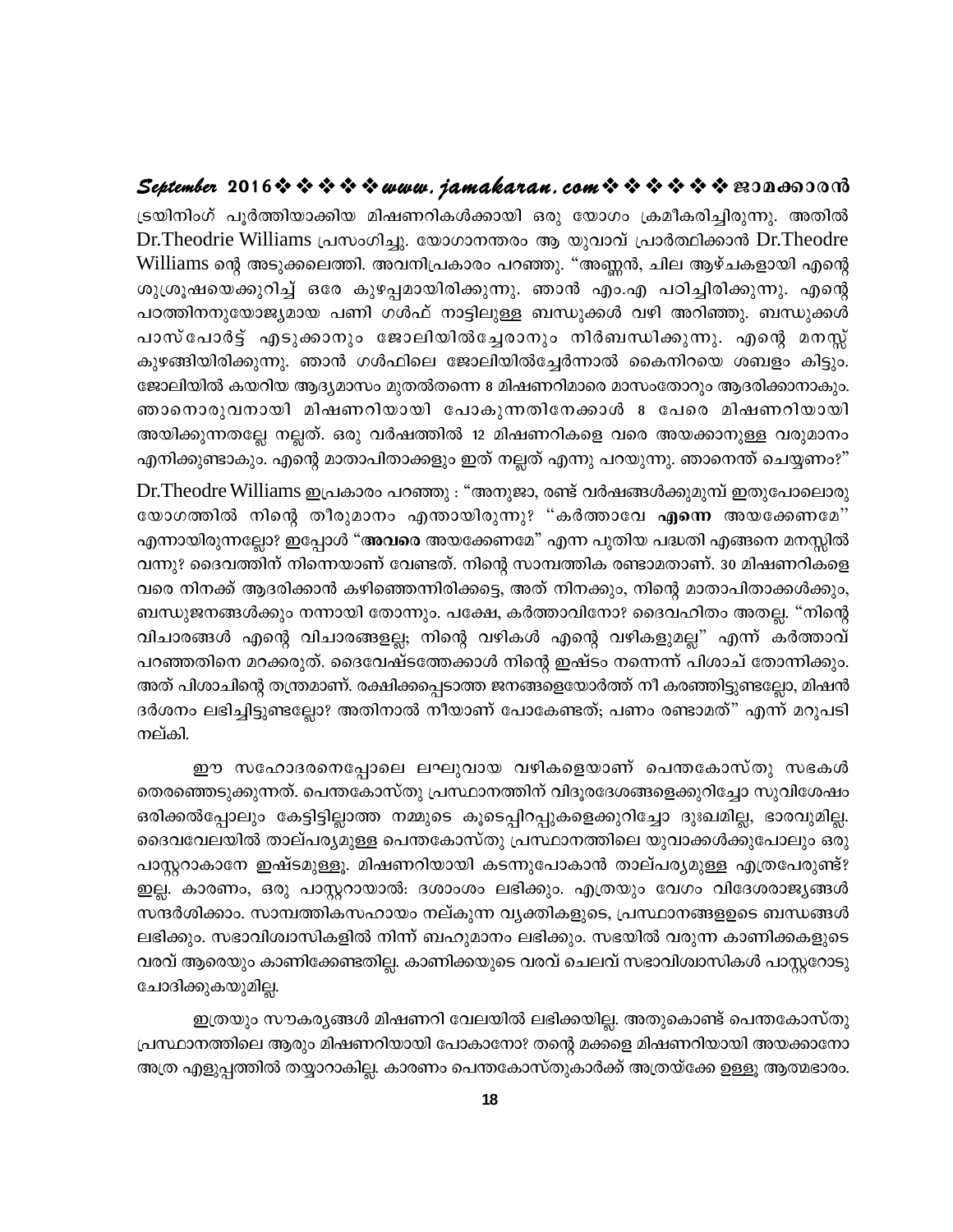പക്ഷേ മർത്തോമാ, സി.എസ്.ഐ ചർച്ചിലെ രക്ഷിക്കപ്പെട്ട വ്യക്തികൾ തന്റെ ഉയർന്ന പഠനം, ഉയർന്ന ഡിഗ്രികൾ എന്നിവ നേടിയാലും വൈദൃശാസ്ത്രത്തിൽ ബിരുദം നേടിയാലും, എത്ര വരുമാനം ലഭിക്കുന്ന ജോലിയായാലും തുച്ഛമായി കരുതി മിഷണറിയായി തന്നെ സമർപ്പിച്ച്; അത്യവശ്യചെലവുകൾക്ക് മാത്രം തികയുന്ന 4000/– രൂപ മാസവരുമാനം വലുതായിക്കണ്ട് ചെയ്യുന്ന ദൈവവേല പെന്തകോസ്തു പ്രസ്ഥാനത്തിൽ എവിടെയെങ്കിലുമുണ്ടോ? കർത്താവ് ഇതുവരെ സുവിശേഷം കേൾക്കാത്തവർക്കായും മരിച്ചു എന്നു മറക്കരുതേ.

ഈ മറുപടി വായിച്ച നിങ്ങളോരുത്തരും നിങ്ങളുടെ സഭാശുശ്രൂഷകനെയും, മൂപ്പന്മാരെയും മറ്റു ചുമതലപ്പെട്ടവരേയും കണ്ട് നിങ്ങളുടെ സഭ ഒരു മിഷണറി സഭയായിത്തീരാൻ, പ്രാർത്ഥിക്കുകയും നമ്മുടെ ഇന്ത്യാ മഹാരാജ്യത്തിന്റെ ആവശ്യം വളരെ വലുതായതിനാൽ ഓരോ വീട്ടിൽ നിന്നും കുറഞ്ഞത് ഒരു വ്യക്തിയെങ്കിലും മിഷണറിയായി പുറപ്പെടാൻ തീരുമാനമെടുക്കുക.

\* \* \* \* \* \* \* \* \*

# കൂട്ടായ്മകൾ

- നിങ്ങൾ ഓൺലൈൻ, M.O., ചെക്ക് വഴിയായി അയച്ച എല്ലാ സാമ്പത്തിക  $\Box$ സഹായത്തിനും വളരെയധികം നന്ദിയുണ്ട്.
- $\Box$ നിങ്ങൾ എഴുതി അയച്ച എല്ലാ പ്രാർത്ഥനാവിഷയങ്ങൾക്കും ആഴ്ചതോറും പ്രാർത്ഥിക്കുന്നുണ്ട് സൗഖ്യം പ്രാപിച്ചവരും അൽഭുതങ്ങൾ പ്രാപിച്ചവരും എനിക്കെഴുതി അറിയിച്ച വിവരങ്ങൾ അറിഞ്ഞ് ഞാൻ ദൈവത്തെ സ്തുതി ക്കുന്നു.
- $\Box$ എനിക്കുവേണ്ടിയും എന്റെ ദൈവവേലയ്ക്കു വേണ്ടിയും പ്രാർത്ഥിച്ചതായി അറിയിച്ച എല്ലാ അച്ചൻമാർക്കും എല്ലാ വിശ്വാസികൾക്കും ദൈവനാമത്തി ലുള്ള നന്ദി അറിയിക്കുന്നു.
- $\Box$ 2016 ജനുവരി മാസം മുതൽ ഇതുവരേയും നടന്ന എല്ലാ യോഗങ്ങളേയും സുവിശേഷ പ്രവർത്തനങ്ങളേയും ദൈവം അനുഗ്രഹിച്ചു. തുടർന്നുള്ള ദൈവിക ശുശ്രൂഷകളും അനുഗ്രഹിക്കപ്പെടുവാൻ നിങ്ങൾ എല്ലാവരുടേയും പ്രാർത്ഥന ആവശ്യപ്പെടുന്നു.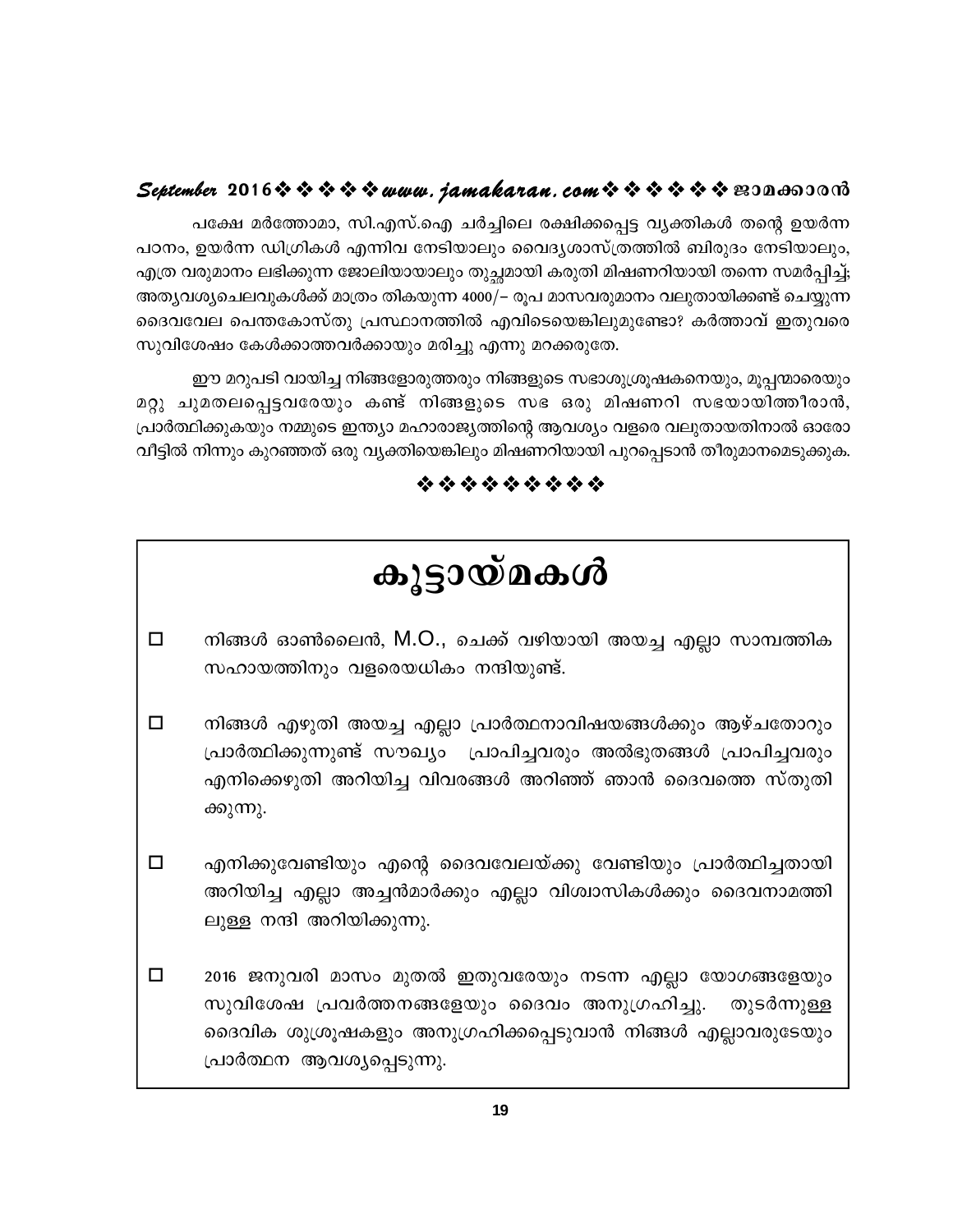# **എന്റെ വിദേശ ശൂത്രപ്പ**

## **(MALAYSIA & AUSTRALIA)**

COUNTRY NAME Contact Numbers

**MALAYSIA** Rev.HENDRY 0060-1-019-2467226

2016 NOV 1 to 6 - NOV 1 - **PENANG** , NOV -2 - **IPOH**, NOV -3 - **KULALUMPUR**, NOV - 4- **NEGERISEMBILAN,** NOV-5-**JOHOR**

# **AUSTRALIA**

| <b>AUSTRALIA</b>      | Mr.JAYAN CHRISOSTOM                   | $-409809002, 397422278(H)$ |  |
|-----------------------|---------------------------------------|----------------------------|--|
| 2016 NOV 9 to 13      | (MALAYALAM) - MELBOURNE               |                            |  |
| 2016 NOV 17 to 20     | Bro.VINO APPATHURAI                   | EMAIL.                     |  |
|                       | (TAMIL) - MELBOURNE)                  | VINOJIT@YAHOO.COM.AU       |  |
| 2016 NOV 21 to 23     | Mr.THOMAS(MALAYALAM) - 0061-288248927 |                            |  |
|                       | <b>SYDNEY</b>                         |                            |  |
| 2016 NOV 23rd to 29th | <b>Bro.JOHN CUMARASAMY</b>            | +61 418 962 911            |  |
|                       | (TAMIL) - SYDNEY                      |                            |  |
|                       | Email-jcumarasamy@optusnet.com.au     |                            |  |
| 2016 DEC 1 to 4       | Dr.CHARLES JEEVARAJ 00610405486873    |                            |  |
|                       | <b>PERTH</b>                          |                            |  |
|                       |                                       |                            |  |

ശ്രദ്ധയ്ക്ക് : എന്നെക്കാണാൻ ആഗ്രഹിക്കുന്നവർ ഈ സഹോദരങ്ങളെ ബന്ധപ്പെട്ട

appointment Fix வலங

# (പത്യേക ശ്രദ്ധയ്ക്ക്

 $\Box$  ഞങ്ങളുമായി ഫോണിൽ ബന്ധപ്പെടാനാകാത്തവർ കത്തുകളിലൂടെ, നിങ്ങ ളുടെ പ്രാർത്ഥനാ വിഷയങ്ങൾ അയക്കാവുന്നതാണ്.

 $\Box$  ഇ–മെയിൽ എഴുതുമ്പോൾ മുഴുവിലാസവും, ഫോൺ നമ്പരും വയ്ക്കാൻ മറക്കരുത്. കത്തിലൂടെ മറുപടി എഴുതാൻ അത്സ സഹായമായിരിക്കും. ആഴ്ചയിൽ രണ്ട് ദിവസം മാത്രം ഭവനത്തിലുള്ളതിനാൽ എന്റെ യാത്രയ്ക്കിടയിൽ മറുപടികൾ എഴുതും. അതിന് മുഴുവിലാസം ആവശ്യമെന്ന് ഒരിക്കൽ കൂടെ ഓർമ്മിപ്പിക്കുന്നു.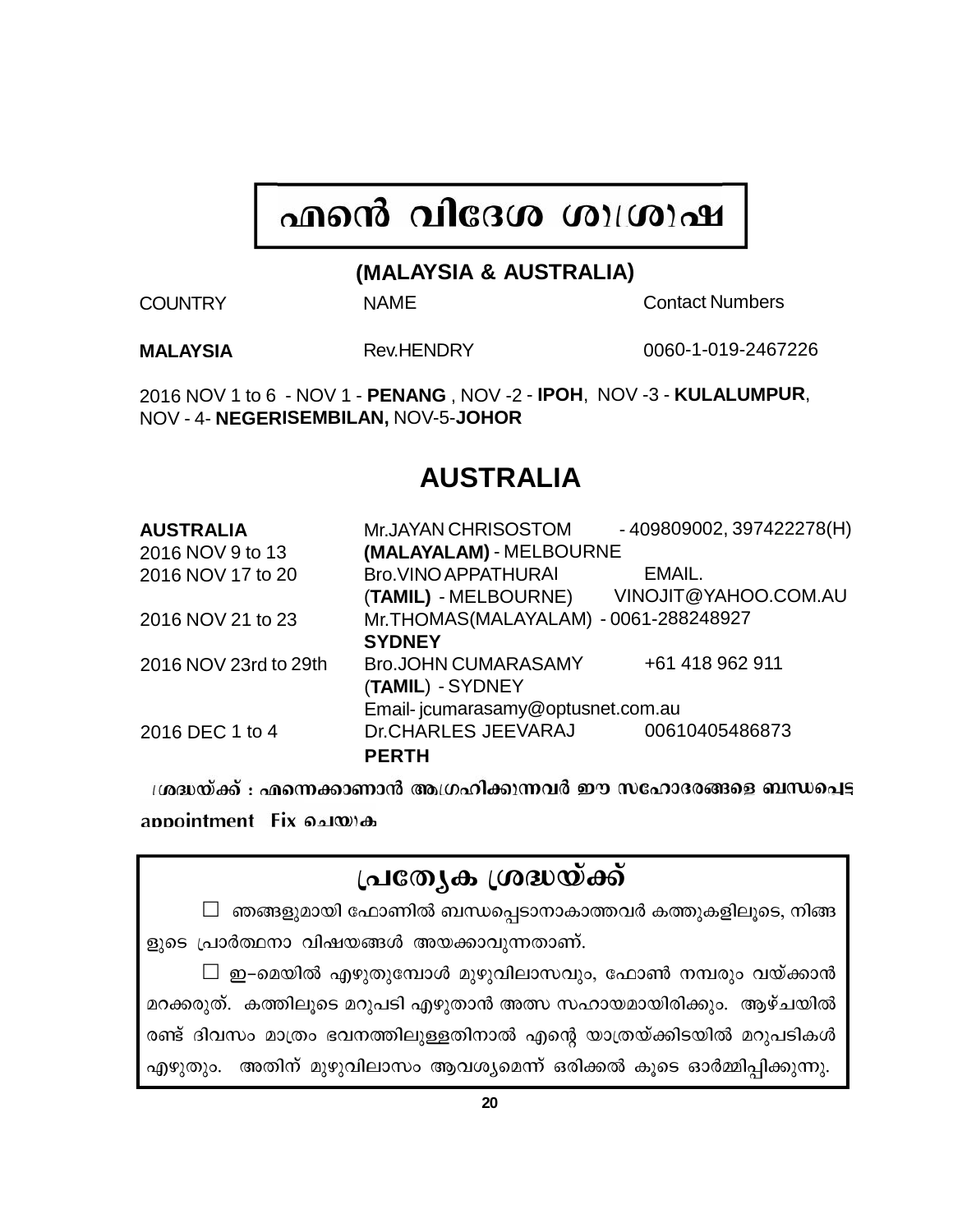# മധുര – രാമനാഥപുരം ഡയോസിസ് തേനി. സെന്റ് പോൾ സി.എസ്.ഐ ചർച്ച് യോഗങ്ങൾ



35 വർഷങ്ങൾക്കുശേഷം ഈ സഭയിലെ യോഗങ്ങൾക്കായി ക്ഷണിക്കപ്പെട്ടു. ഈ സഭയിലെ യുവജനസഖ്യക്കാർ വളരെ പ്രാർത്ഥനയോടെ യോഗങ്ങൾ ക്രമീകരിച്ചതിനാൽ ആത്മാവിന്റെ പ്രവർത്തനം ഏറെ അനുഭവപ്പെട്ടു.

ആഗസ്റ്റ് 15 ന് തേനി സ്വാതന്ത്ര്യദിനാഘോഷനാളിൽ ഒരു ദിവസം മുഴുവനും ധ്യാനയോഗം ക്രമീകരിച്ചിരുന്നു. ചോദ്യോത്തരവേള ഏറെ പ്രയോജനകരമായിരുന്നു. സഭാശുശ്രൂഷകൻ റവ.സി.ജേക്കബ് വിൻസിലി യോഗങ്ങളുടെ ക്രമീകരണത്തിനുവേണ്ട നിർദ്ദേശങ്ങളും സഹകരണവും യുവജനങ്ങൾക്കു നല്കി.

ദൈവനാമം മഹത്വപ്പെടുമാറാകട്ടെ.

# കൂട്ടായ്മകൾ

ചില വായനക്കാർ കാവൽക്കാരൻ മാസികയ്ക്കായി കുട്ടായ്മ അയച്ചു. മാസിക വന്നില്ല എന്ന് എഴുതുന്നു. MO ൽ കൂട്ടായ്മ അയക്കുമ്പോൾ എന്തിനുവേണ്ടി അയക്കുന്നു എന്നെഴുതാൻ കഴിയില്ല. ഞങ്ങൾക്കും അറിയാൻ നിവൃത്തിയില്ല. അതിനാൽ കൂട്ടായ്മ അയച്ച ഉടൻ നിങ്ങളുടെ മുഴുവൻ വിലാസവും ഫോൺ നമ്പരും വച്ച് കത്തെഴുതുക. പുതിയ വരിക്കാരനാണെങ്കിൽ പുതിയ വരിക്കാരൻ

കത്തുകളെഴുതുമ്പോൾ പൂർണ്ണ വിലാസവും കമ്പ്യൂട്ടർ സീരിയൽ നമ്പരും എഴുതാൻ മറക്കരുതേ.

(കാവൽക്കാരൻ മാസികയ്ക്ക് വരിസംഖ്യ ഇല്ല)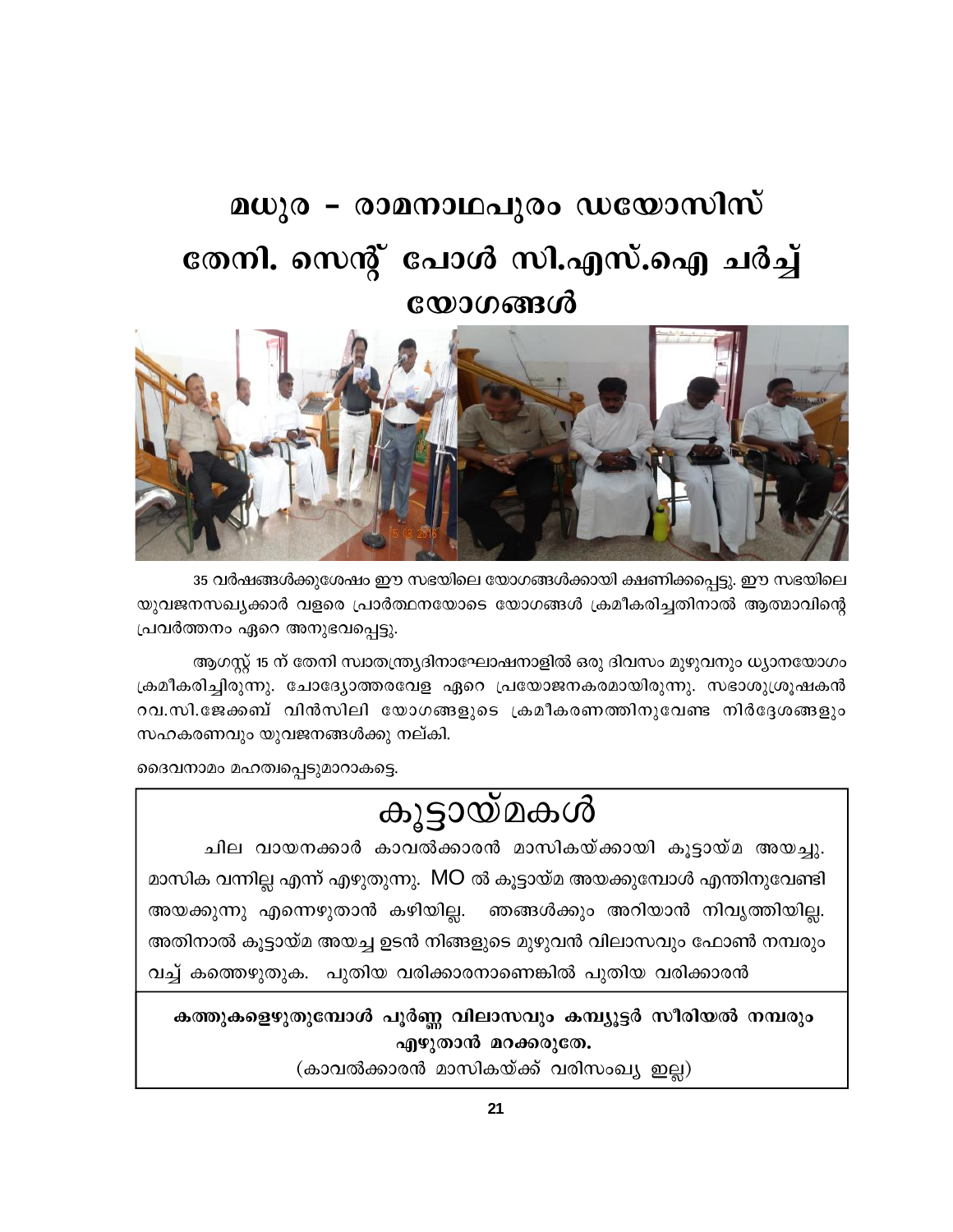# തൂത്തുക്കുടി – നസ്രറേത്ത് സി.എസ്.ഐ ഡയോസിസ് – കൃപാപുരം – സി.എസ്.ഐ കൺവെൻഷൻ



തൂത്തുക്കുടി ഡയോസിസിൽ സാത്താൻകുളത്തിന് അടുത്തുള്ള ശ്രാമമായ കൃപാപുരത്തിലെ സഭക്കാർ 3 ദിവസം യോഗങ്ങൾ ക്രമീകരിച്ചിരുന്നു. വാഹനസൗകര്യങ്ങൾ നന്നേ കുറവായ ഈ ഗ്രാമസഭയിലെ യോഗങ്ങൾക്കു ചുറ്റുവട്ടത്തിൽ നിന്നും ധാരാളംപേർ സ്വന്തം വാഹനങ്ങളിൽ എത്തി അനുഗ്രഹം പ്രാപിച്ച് കടന്നുപോയി.

നല്ല വചനജ്ഞാനമുള്ള സഭാപാസ്റ്റർ ശ്രീ.എമിൽസിങ് പ്രാർത്ഥനയോടെ യോഗങ്ങൾ ക്രമീകരിച്ചു. ഡിസ്ട്രിക്റ്റ് ചെയർമാൻ റവ.എം.ബാസ്കർ ആൽബർട്ട് രാജൻ, സഭാശുശ്രൂഷകൻ ശ്രീ.എസ്.ആസീർ സാമൂവേൽ എന്നിവർ മുഴുവൻ യോഗങ്ങളിലും സംബന്ധിച്ചിരുന്നു. യോഗങ്ങൾ അനുഗ്രഹമായി നടന്നു.

| പ്രത്യേക ശ്രദ്ധയ്ക്ക്                              |
|----------------------------------------------------|
| $\Box$ ഞങ്ങളുമായി ഫോണിൽ ബന്ധപ്പെടാനാകാത്തവർ കത്തുക |

ളിലൂടെ, നിങ്ങ

|  | ളുടെ പ്രാർത്ഥനാ വിഷയങ്ങൾ അയക്കാവുന്നതാണ്. |
|--|-------------------------------------------|
|  |                                           |

 $\Box$  ഇ–മെയിൽ എഴുതുമ്പോൾ മുഴുവിലാസവും, ഫോൺ നമ്പരും വയ്ക്കാൻ മറക്കരുത്. കത്തിലൂടെ മറുപടി എഴുതാൻ അത്സ സഹായമായിരിക്കും. ആഴ്ചയിൽ രണ്ട് ദിവസം മാത്രം ഭവനത്തിലുള്ളതിനാൽ എന്റെ യാത്രയ്ക്കിടയിൽ മറുപടികൾ എഴുതും. അതിന് മുഴുവിലാസം ആവശ്യമെന്ന് ഒരിക്കൽ കൂടെ ഓർമ്മിപ്പിക്കുന്നു.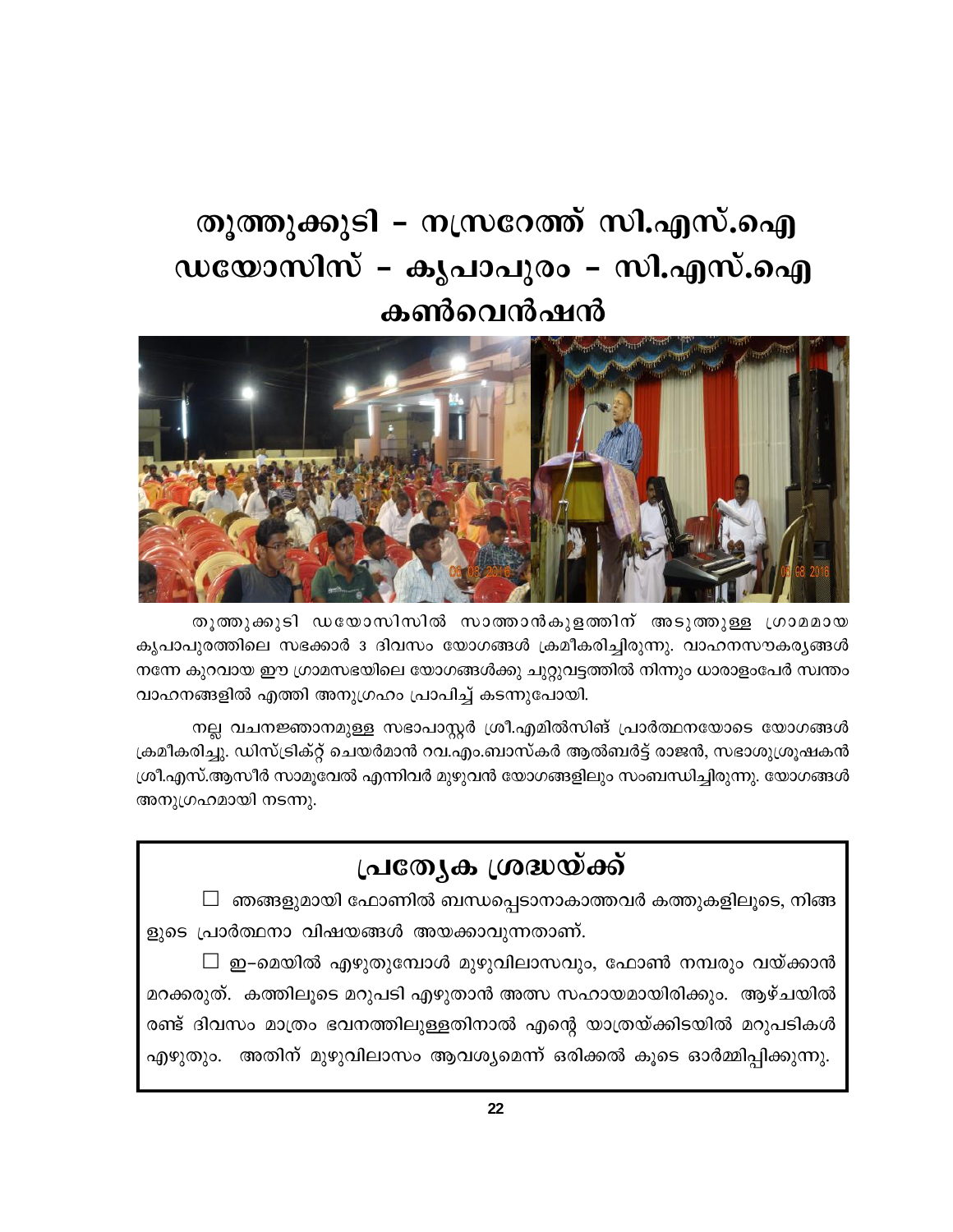# ദൈവം വചനം ആയിരുന്നു

അതു മനുഷ്യർക്കു അസാദ്ധ്യം എങ്കിലും ദൈവത്തിനു സകലവും സാദ്ധ്യം എന്നുപറഞ്ഞു. (മത്തായി 19:26).

 $\boldsymbol{\hat{\mathbf{\hat{v}}}}$  നിന്റെ ദൈവമായ യഹോവ രക്ഷിക്കുന്ന വീരനായി നിന്റെ മദ്ധ്യേ ഇരിക്കുന്നു; അവൻ നിന്നിൽ അതൃന്തം സന്തോഷിക്കും; തന്റെ സ്നേഹത്തിൽ അവൻ മിണ്ടാതിരിക്കുന്നു; ഘോഷത്തോടെ അവൻ നിങ്കൽ ആനന്ദിക്കും. (ഹബക്കുക്ക് 3 : 17)

ദർശനത്തിനു ഒരു അവധിവെച്ചിരിക്കുന്നു; അതു സമാപ്തിയിലേക്കു ബദ്ധപെടുന്നു; സമയം തെറ്റുകയുമില്ല; അതു വൈകിയാലും അതിന്നായി കാത്തിരിക്ക; അതു വരും നിശ്ചയം; താമസിക്കയുമില്ല. (ഹബക്കുക്ക് 2: 3)

അത്തിവൃക്ഷം തളിർക്കയില്ല; മുന്തിരിവള്ളിയിൽ അനുഭവം ഉണ്ടാകയില്ല; ഒലിവുമരത്തിന്റെ പ്രയത്നം നിഷ്ഫലമായ്പോകും; നിലങ്ങൾ ആഹാരം വിളയിക്കയില്ല; ആട്ടിൻകൂട്ടം തൊഴുത്തിൽ നിന്നു നശിച്ചുപോകും; ഗോശാലകളിൽ കന്നുകാലി ഉണ്ടായിരിക്കയില്ല. എങ്കിലും ഞാൻ യഹോവയിൽ ആനന്ദിക്കും; എന്റെ രക്ഷയുടെ ദൈവത്തിൽ ഘോഷിച്ചുല്ലസിക്കും. (ഹബക്കൂക്ക് 3:17−18).

യഹോവയായ കർത്താവു എന്റെ ബലം ആകുന്നു; അവൻ എന്റെ കാൽ പേടമാൻകാൽപോലെ ആക്കുന്നു; ഉന്നതികളിന്മേൽ എന്നെ നടത്തുമാറാക്കുന്നു. (ഹബക്കൂക്ക്  $3:19)$ 

ഞാൻ നിങ്ങൾക്കു പുതിയൊരു ഹൃദയം തരും; പുതിയൊരു ആത്മാവിനെ ഞാൻ നിങ്ങളുടെ ഉള്ളിൽ ആക്കും; കല്ലായുള്ള ഹൃദയം ഞാൻ നിങ്ങളുടെ ജഡത്തിൽ നിന്നു നീക്കി മാംസമായുള്ള ഹൃദയം നിങ്ങൾക്കു തരും. (യെഹസ്കേൽ 36:26)

ഞാൻ നിങ്ങളെ ജാതികളുടെ ഇടയിൽ നിന്നു കുട്ടി സകലദേശങ്ങളിൽ നിന്നും നിങ്ങളെ ശേഖരിച്ചു സ്വന്തദേശത്തേയ്ക്കു വരുത്തും. (യെഹസ്കേൽ 2: 24)

നാം മുടിഞ്ഞുപോകാതിരിക്കുന്നതു യഹോവയുടെ ദയ ആകുന്നു; അവന്റെ കരുണ തീർന്നുപോയിട്ടില്ലല്ലോ; അതു രാവിലെതോറും പുതിയതും നിന്റെ വിശ്വസ്തത വലിയതും ആകുന്നു. (വിലാപങ്ങൾ 3:22-23)

❖ നിന്നെ ഉദരത്തിൽ ഉരുവാകുന്നതിനു മുമ്പെ ഞാൻ നിന്നെ അറിഞ്ഞു; നീ ഗർഭപാത്രത്തിൽ നിന്നും പുറത്തു വന്നതിനു മുമ്പെ ഞാൻ നിന്നെ വിശുദ്ധീകരിച്ചു. (യിരെമ്യാവ് 1:5)

 $\boldsymbol{\hat{\mathbf{v}}}$  - അവർ നിന്നോടു യുദ്ധം ചെയ്യും; നിന്നെ ജയിക്കയില്ലതാനും; നിന്നെ രക്ഷിപ്പാൻ ഞാൻ നിന്നോടുകുടെ ഉണ്ട് എന്നു യഹോവയുടെ അരുളപ്പാടു. (യിരെമൃാവ് 1:19)